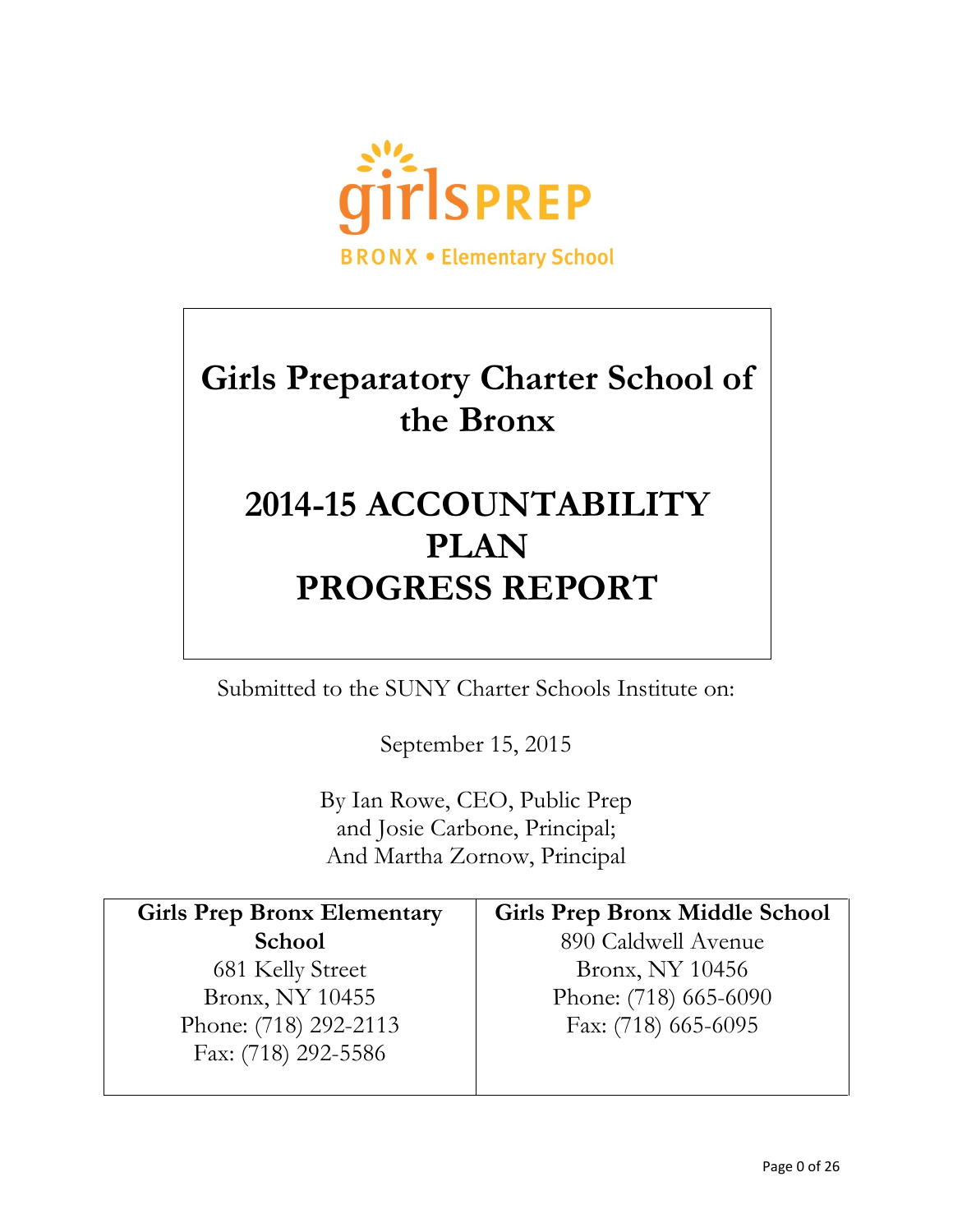David Nitkin and Kasimeir Smith prepared the 2014-15 Accountability Plan Progress Report on behalf of the school's board of trustees:

| <b>Trustee Name</b>            | <b>Board Campus</b> |
|--------------------------------|---------------------|
| <b>Phil Brandes</b>            | <b>PPN</b>          |
| Mark Diker                     | <b>PPN</b>          |
| <b>Eric Grannis</b>            | <b>PPN</b>          |
| <b>Michal Katz</b>             | <b>PPN</b>          |
| Bryan Lawrence                 | <b>PPN</b>          |
| Dominique Schulte              | <b>PPN</b>          |
| Paul Vermylen                  | <b>PPN</b>          |
| Michael Karangelen             | <b>GP LES</b>       |
| Mary Mitchell                  | <b>GP LES</b>       |
| Mary Claire Ryan               | <b>GP LES</b>       |
| <b>Sarah Bennison Machiels</b> | <b>GPBX</b>         |
| Boykin Curry                   | <b>GPBX</b>         |
| Lauren Frank                   | <b>GPBX</b>         |
| Laura Weil                     | <b>GPBX</b>         |
| Maria Zimmerman                | GP BX               |
| Cary Davis                     | <b>BP</b>           |
| <b>Eric Grannis</b>            | <b>BP</b>           |
| Nicole Pullen Ross             | <b>BP</b>           |
| Paul Vermylen                  | <b>BP</b>           |
| Laura Weil                     | <b>BP</b>           |
| Ed Gordon                      | <b>BP</b>           |
| Ming Mel                       | <b>BP</b>           |

**Josie Carbone has served as the Principal of Girls Preparatory Charter School of the Bronx (grades K-5) since 2009.**

**Martha Zornow has served as the Principal of Girls Preparatory Charter School of the Bronx (grade 6) since 2014.**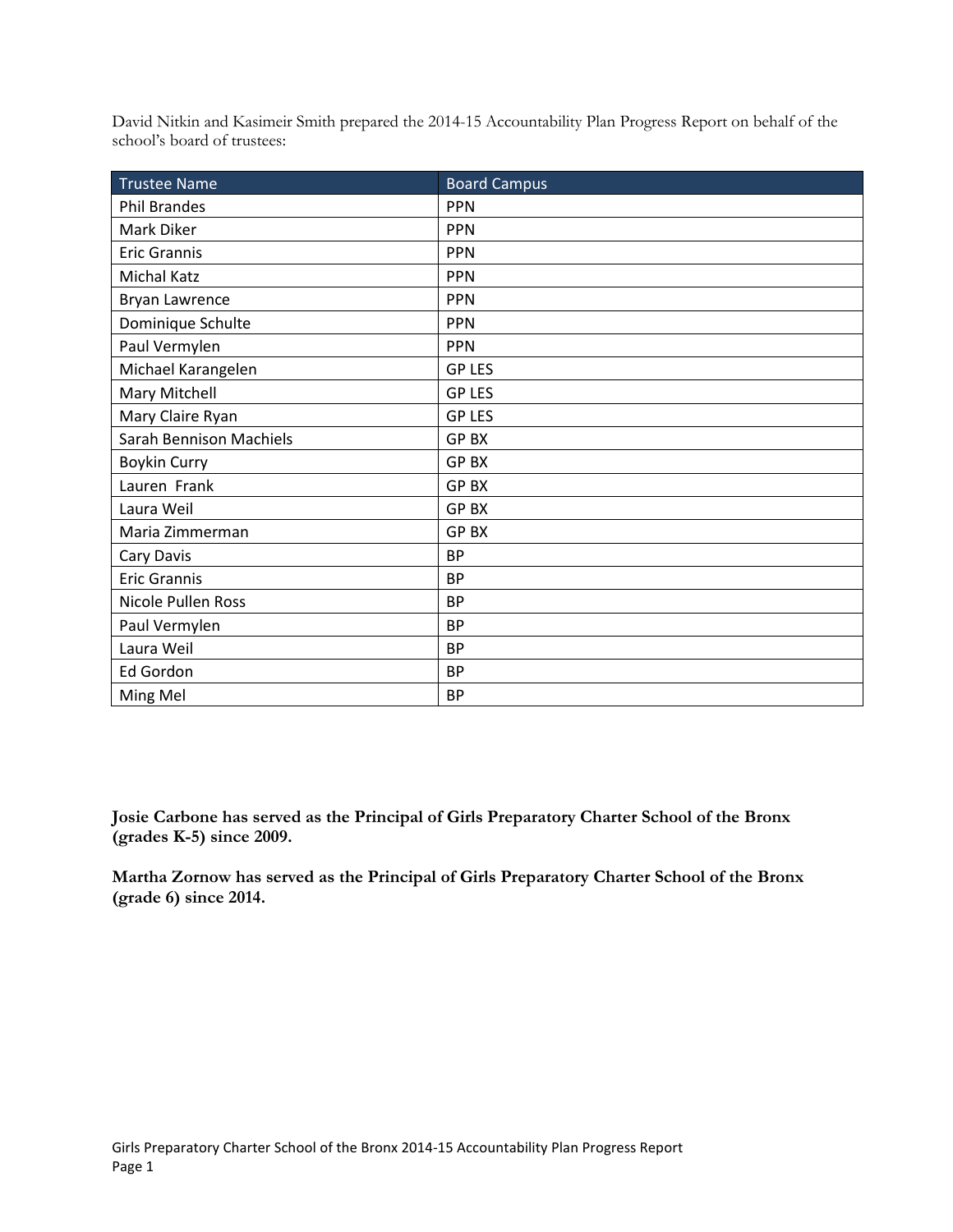# **INTRODUCTION**

Girls Prep Charter School of the Bronx (hereafter "Girls Prep Bronx" or "GPBX") opened its doors to 132 Kindergarten and 1<sup>st</sup> grade girls in August 2009. The school community and founders are committed to the belief that with freedom comes great responsibility to succeed; Girls Prep Bronx is structured for innovation and the flexibility to achieve that success.

The Girls Prep Bronx community lives by four core values: Scholarship, Merit, Sisterhood and Responsibility. We believe that we should consistently see students valuing merit and scholarship and teachers encouraging exploration, joy in learning, and persistence.

The Girls Prep Bronx community reinforces high expectations for behavior. Faculty and staff facilitate mediation and peer-to-peer conflict resolution to build every student's capacity to solve her problems through diplomacy and personal accountability. Programmatically, our social curriculum, "Second Step" and a schoolwide discipline system support student culture and discipline.

Key programs and processes at Girls Prep Bronx:

- A balanced education which emphasizes creativity and health alongside academic excellence. In addition to strong core academics, our girls excel in music, art, yoga, dance and physical education and embody school values such as sisterhood and responsibility.
- A comprehensive set of assessments are triangulated to meet the diverse learning needs of every child and to target specific students and specific skills using small groups, centers, and differentiation built into lessons.
- Our Principal is an instructional leader. She dedicates her time to supporting teachers and ensuring academic excellence. In addition, Instructional Specialists aid classroom teachers in providing the best instruction possible and in identifying and serving students with special needs.
- Two instructors are present in K-1 classrooms a fully certified Lead Teacher and a Fellow or Associate. This two-instructor model allows for increased individual attention and daily small group instruction. Our unique Fellows Program pairs new teachers with Lead Teachers for two years while they gain certification and experience. At the end of two years, Fellows are encouraged to apply to be Lead Teachers.
- Students with special needs and Individual Education Programs are supported through the school Student Support Team, a team of specialized educators that push in and pull out for SETTS, academic intervention, speech therapy, and counseling,
- Girls Prep Bronx is also supported by the Public Prep Network where the a robust academic team supports instructional leadership and guides teachers and instructional specialists in better providing small group instruction and intervention.
- With twelve bi-lingual staff members, Girls Prep Bronx has school wide capacity to communicate and serve English Language Learners and families with a primary language other than English
- Students who are LEP are also supported by the ESL Specialists who provide push-in and pull-out instructional services.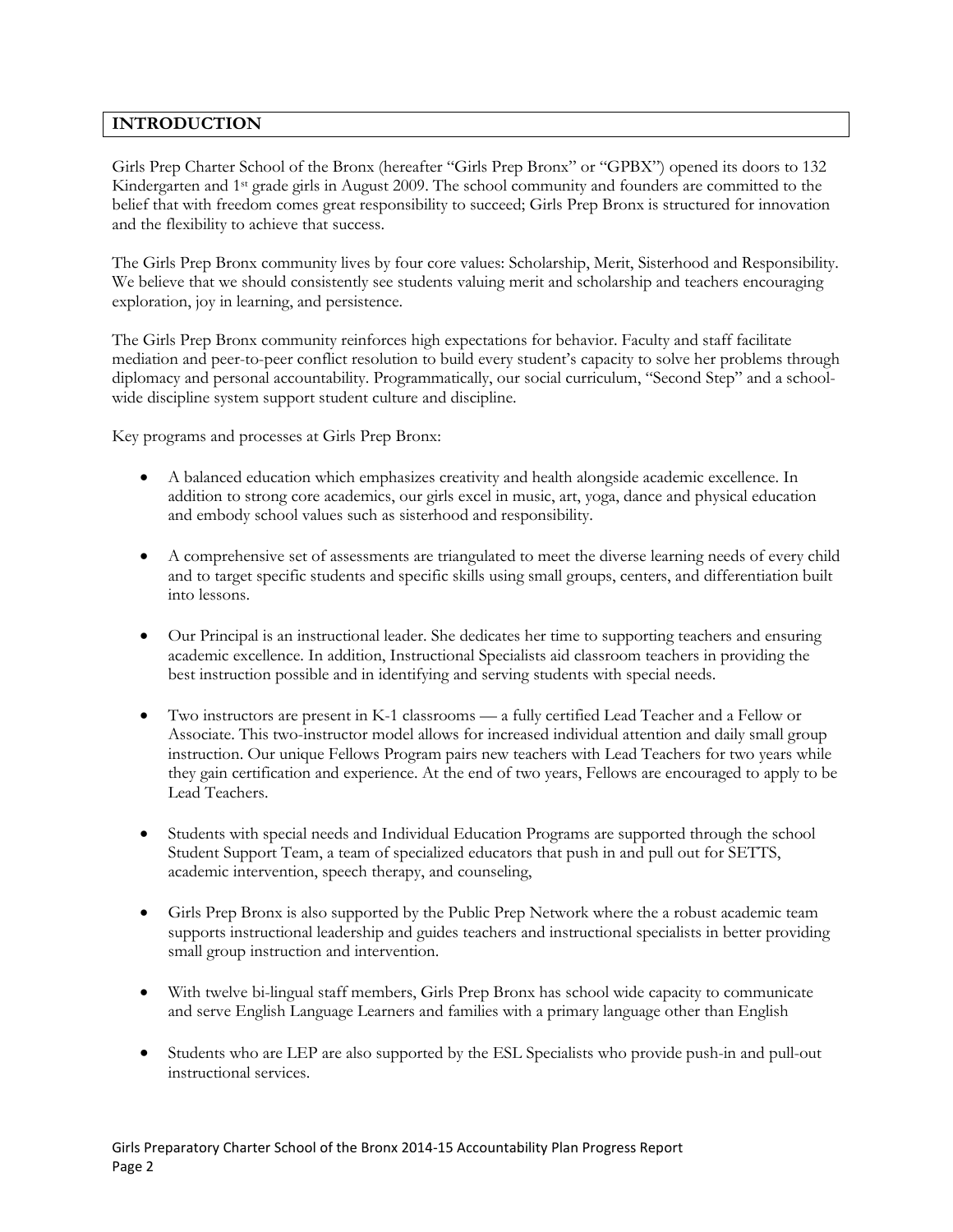| School<br>Year | K  |    | 2  | 3  | 4  | $\mathcal{L}$ | 6   | 7 | 8 | $\Omega$ | 10 | 11 | 12 | Total |
|----------------|----|----|----|----|----|---------------|-----|---|---|----------|----|----|----|-------|
| 2010-11        | 64 | 65 | 71 |    |    |               |     |   |   |          |    |    |    | 202   |
| 2011-12        | 72 | 74 | 74 | 73 |    |               |     |   |   |          |    |    |    | 293   |
| 2012-13        | 72 | 73 | 75 | 74 | 73 |               |     |   |   |          |    |    |    | 367   |
| 2013-14        | 72 | 75 | 75 | 72 | 75 | 76            |     |   |   |          |    |    |    | 445   |
| 2014-2015      | 73 | 76 | 75 | 73 | 75 | 75            | 103 |   |   |          |    |    |    | 550   |

#### **School Enrollment by Grade Level and School Year**

# **ENGLISH LANGUAGE ARTS**

#### **Goal 1: English Language Arts**

Students will become proficient readers of the English language.

#### **Background**

Girls Prep Bronx uses the Readers and Writers Workshop model in conjunction with the Common Core State Standards (CCSS) as a foundation for planning and instruction. Each integrated literacy block is approximately 110 minutes long and includes both reading and writing instruction and practice opportunities. Teachers use a lesson format that follows a predictable structure – Warm-Up, Teach, Release, Independent Practice, Connect – so that students know what to expect and what is expected of them at each part of the lesson.

Girls Prep Bronx students gain the benefits of the workshop model by learning to communicate in a positive and collaborative climate, apply knowledge through meaningful communication about what they have read, self-monitor through independent reading goals, and practice and master skills and standards by incorporating teacher and student feedback.

Teachers are trained and expected to monitor literacy growth using Fountas & Pinnell Guided Reading Program and Complete Writing Series and writing diagnostic tied to the units of instruction. Teachers also use regular interim assessments in grades 2-5 to monitor student performance and progress.

Girls Prep Bronx uses a variety of curricular resources in the workshop model including the Really Great Reading Boost/B last/Blitz phonics program, the Complete Year in Reading and Writing series, and the Beebop series sets of leveled books. Units of student have been drawn from EngageNY, the Massachusetts Model Units, and units developed internally by high-performing peer schools.

While Girls Prep Bronx is committed to incorporating the programs that build strong foundations and embed higher order critical thinking, we also ensure rigor and high academic expectations through standardization and structure. For example, we have developed standardized practices for grading and evaluating student work as well as for small group instruction and Response to Intervention process and criteria. We also adopt standard best practices from our sister school Girls Prep Charter School of New York on an on-going basis.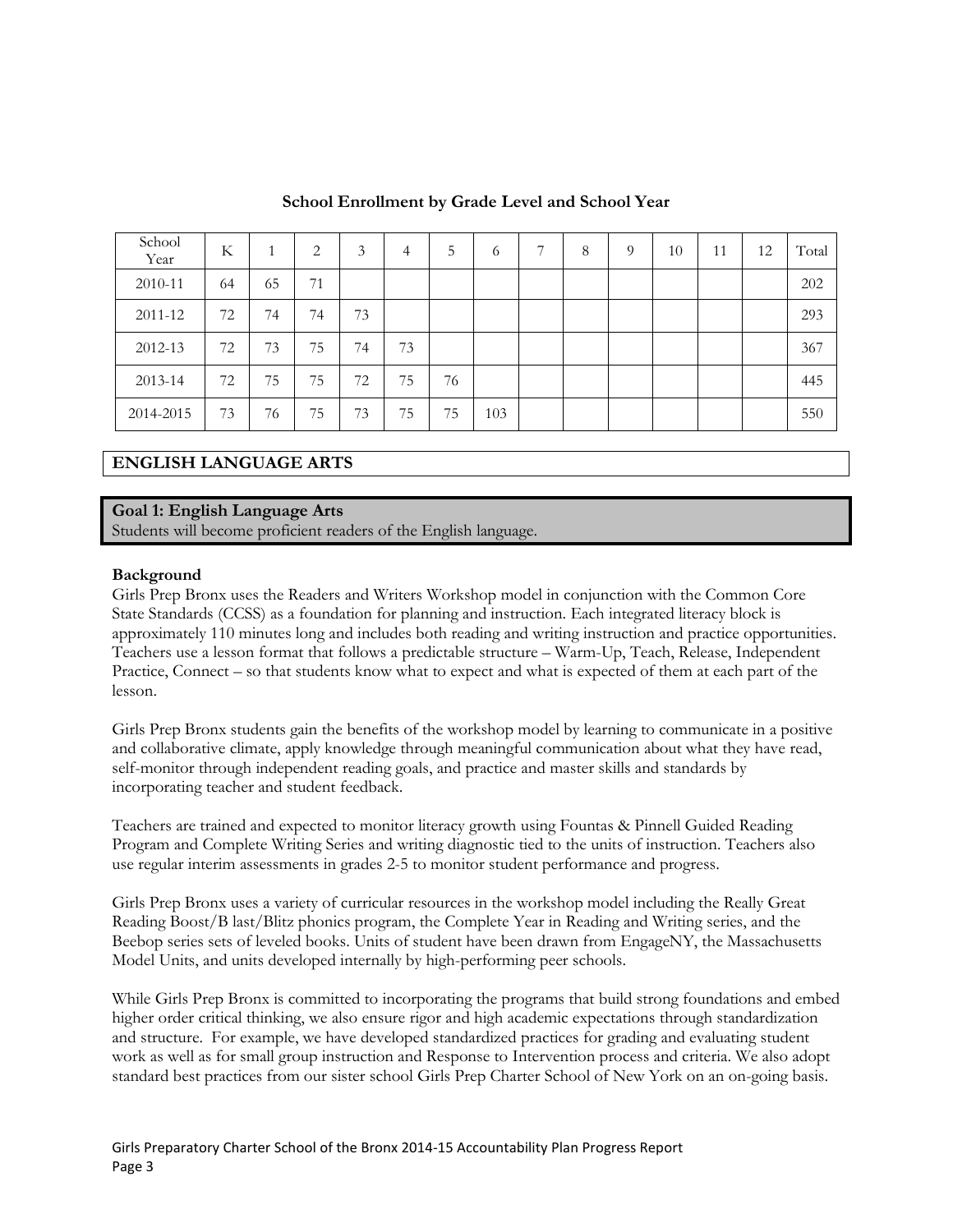| <b>Goal 1: Absolute Measure</b>                                                                     |  |
|-----------------------------------------------------------------------------------------------------|--|
| Each year, 75 percent of all tested students enrolled in at least their second year will perform at |  |
| proficiency on the New York State English language arts examination for grades 3-8.                 |  |

# **Method**

The school administered the New York State Testing Program English language arts assessment to students in 3rd through 5<sup>th</sup> grade in April 2015. Each student's raw score has been converted to a gradespecific scaled score and a performance level.

The table below summarizes participation information for this year's test administration. The table indicates total enrollment and total number of students tested. It also provides a detailed breakdown of those students excluded from the exam. Note that this table includes all students according to grade level, even if they have not enrolled in at least their second year.

| Grade | Total     |           | Not Tested |           |          |  |  |  |  |
|-------|-----------|-----------|------------|-----------|----------|--|--|--|--|
|       | Tested    | IEP       | ELL        | Absent    | Enrolled |  |  |  |  |
|       | 73        |           |            |           | 73       |  |  |  |  |
|       | 74        |           |            |           | 75       |  |  |  |  |
|       | 75        |           |            |           | 75       |  |  |  |  |
|       | 103       |           |            |           | 103      |  |  |  |  |
|       | N/A       | $\rm N/A$ | N/A        | N/A       | N/A      |  |  |  |  |
|       | $\rm N/A$ | N/A       | N/A        | $\rm N/A$ | N/A      |  |  |  |  |
| All   | 325       |           |            |           | 326      |  |  |  |  |

#### **2014-15 State English Language Arts Exam Number of Students Tested and Not Tested**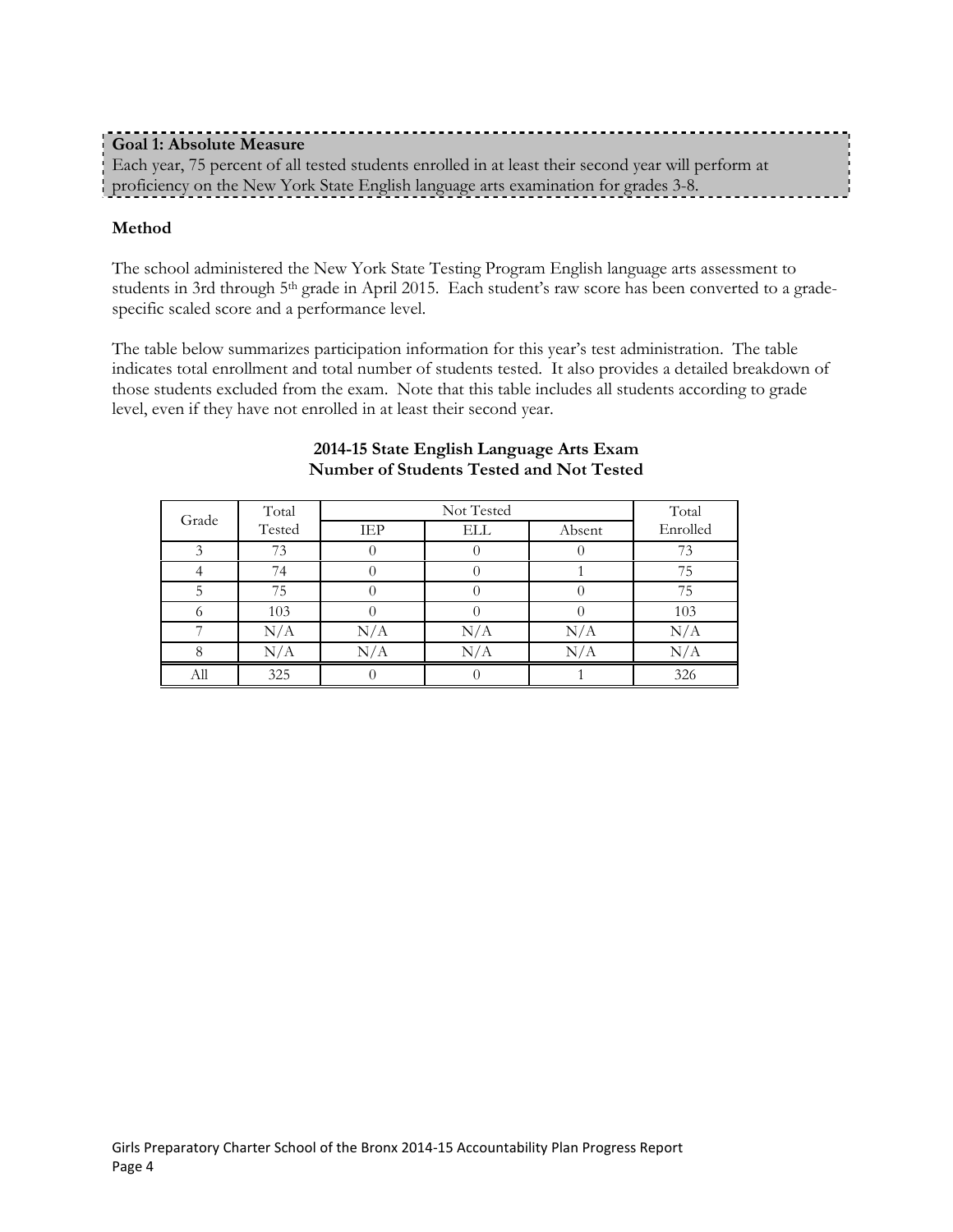#### **Results**

30.8% of Girls Prep Bronx students enrolled in at least their second year were proficient on the NYS English language arts examination.

| Grades | All Students |                  | Enrolled in at least their<br>Second Year |                  |  |  |
|--------|--------------|------------------|-------------------------------------------|------------------|--|--|
|        | Percent      | Number<br>Tested | Percent                                   | Number<br>Tested |  |  |
| 3      | $35.6\%$     | 73               | $37.7\%$                                  | 69               |  |  |
| 4      | $23.0\%$     | 74               | 25.8%                                     | 66               |  |  |
| 5      | 28.0%        | 75               | 27.8%                                     | 72               |  |  |
| 6      | $29.1\%$     | 103              | 31.8%                                     | 66               |  |  |
| 7      | N/A          | N/A              | N/A                                       | N/A              |  |  |
| 8      | N/A          | N/A              | N/A                                       | N/A              |  |  |
| All    | 28.9%        | 325              | 30.8%                                     | 273              |  |  |

#### **Performance on 2014-15 State English Language Arts Exam By All Students and Students Enrolled in At Least Their Second Year**

# **Evaluation**

Girls Prep Bronx did not meet the accountability measure of 75 percent of students enrolled in at least their second year achieving proficiency. However, as the data in the following sections demonstrates, Girls Prep Bronx students made growth, and also outperformed their host district. Accordingly, we believe the data indicates that Girls Prep is on a predictive path to meeting the goal of 75 percent proficiency in the future.

# **Additional Evidence**

The below table indicates that the percentage of students in at least their second year achieving proficiency increased by 0.1% from 2013-14 to 2014-15.

|       |          |                  |          |                  | Percent of Students Enrolled in At Least Their Second Year Achieving Proficiency |                  |          |                  |  |
|-------|----------|------------------|----------|------------------|----------------------------------------------------------------------------------|------------------|----------|------------------|--|
| Grade |          | 2011-12          | 2012-13  |                  |                                                                                  | $2013 - 14$      | 2014-15  |                  |  |
|       | Percent  | Number<br>Tested | Percent  | Number<br>Tested | Percent                                                                          | Number<br>Tested | Percent  | Number<br>Tested |  |
| 3     | $31.3\%$ | 64               | $29.0\%$ | 69               | $28.6\%$                                                                         | 70               | $37.7\%$ | 69               |  |
| 4     | N/A      | N/A              | $24.2\%$ | 66               | $30.2\%$                                                                         | 63               | 25.8%    | 66               |  |
| 5     | N/A      | N/A              | N/A      | $\theta$         | $33.3\%$                                                                         | 57               | 27.8%    | 72               |  |
| 6     | N/A      | N/A              | N/A      | $\theta$         | N/A                                                                              | N/A              | 31.8%    | 66               |  |
|       | N/A      | N/A              | N/A      | $\theta$         | N/A                                                                              | N/A              | N/A      | N/A              |  |
| 8     | N/A      | N/A              | N/A      | $\theta$         | N/A                                                                              | N/A              | N/A      | N/A              |  |
| All   | $31.3\%$ | 64               | $26.7\%$ | 135              | $30.7\%$                                                                         | 190              | $30.8\%$ | 273              |  |

# **English Language Arts Performance by Grade Level and School Year**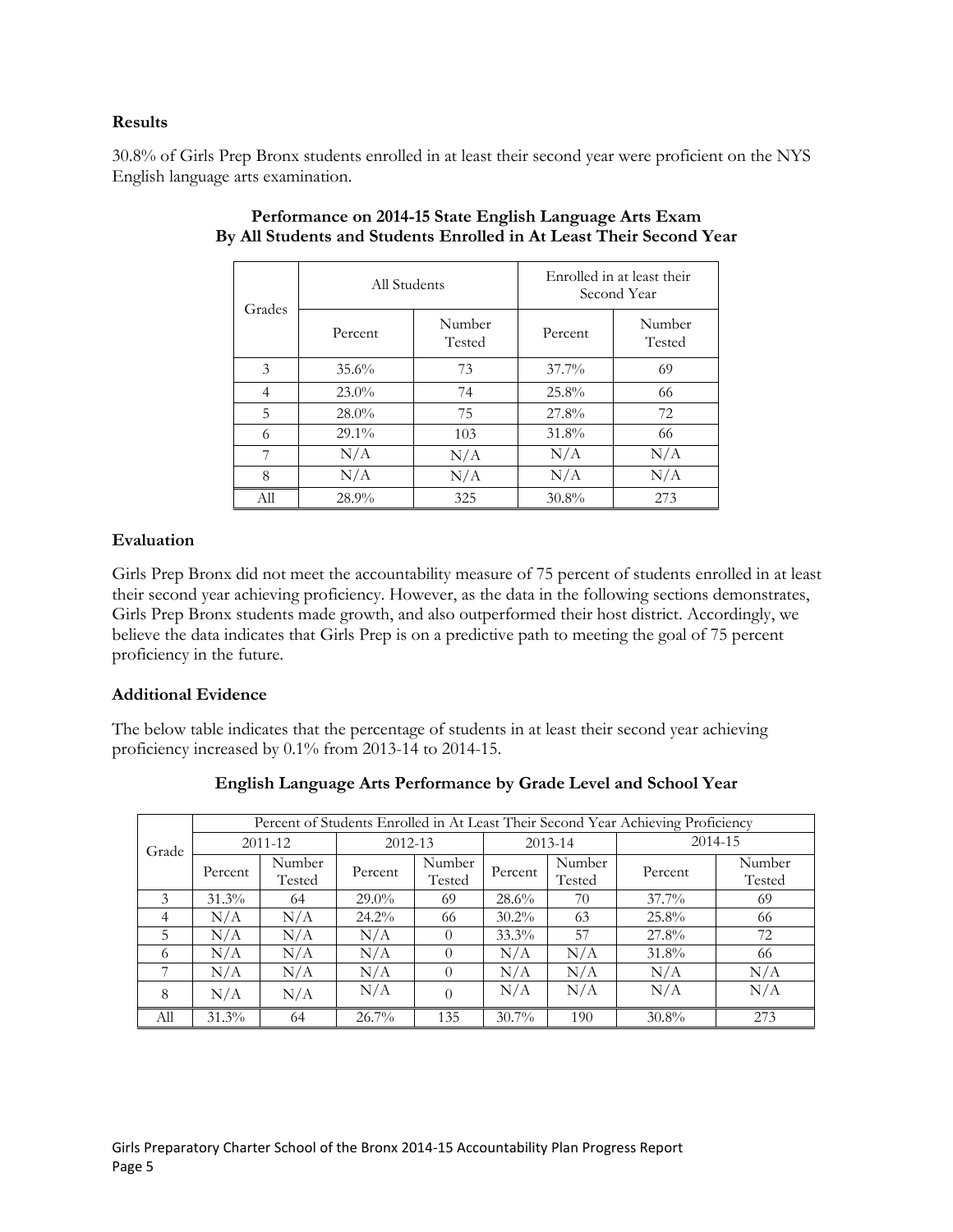# **Goal 1: Absolute Measure**

Each year, the school's aggregate Performance Level Index (PLI) on the State English language arts exam will meet the Annual Measurable Objective (AMO) set forth in the state's NCLB accountability system.

# **Method**

The federal No Child Left Behind law holds schools accountable for making annual yearly progress towards enabling all students to be proficient. As a result, the state sets an AMO each year to determine if schools are making satisfactory progress toward the goal of proficiency in the state's learning standards in English language arts. To achieve this measure, all tested students must have a Performance Level Index (PLI) value that equals or exceeds the 2014-15 English language arts AMO of 89. The PLI is calculated by adding the sum of the percent of all tested students at Levels 2 through 4 with the sum of the percent of all tested students at Levels 3 and 4. Thus, the highest possible PLI is 200.[1](#page-6-0)

# **Results**

Girls Prep Bronx's performance index for English language arts was 109 in the 2014-15 school year. This exceeds the AMO of 89.

| Number in | Percent of Students at Each Performance Level |     |                               |  |     |  |       |          |     |
|-----------|-----------------------------------------------|-----|-------------------------------|--|-----|--|-------|----------|-----|
| Cohort    | Level 1                                       |     | Level 2<br>Level 3<br>Level 4 |  |     |  |       |          |     |
|           | 20%                                           |     | $51\%$                        |  | 23% |  | $6\%$ |          |     |
|           |                                               |     |                               |  |     |  |       |          |     |
|           | РI                                            | $=$ | 51                            |  | 23  |  |       | $\equiv$ | 80  |
|           |                                               |     |                               |  | 23  |  |       | $=$      | 29  |
|           |                                               |     |                               |  |     |  | PLI   |          | 109 |

#### **English Language Arts 2014-15 Performance Level Index (PLI)**

#### **Evaluation**

Girls Prep Bronx exceeded the Annual Measurable Objective by 20 points in 2014-15.

# **Goal 1: Comparative Measure**

Each year, the percent of all tested students who are enrolled in at least their second year and performing at proficiency on the state English language arts exam will be greater than that of all students in the same tested grades in the local school district.

# **Method**

A school compares tested students enrolled in at least their second year to all tested students in the surrounding public school district. Comparisons are between the results for each grade in which the school had tested students in at least their second year at the school and the total result for all students at the corresponding grades in the school district.[2](#page-6-1)

 $1$  In contrast to SED's Performance Index, the PLI does not account for year-to-year growth toward proficiency.  $\overline{a}$ 

<span id="page-6-1"></span><span id="page-6-0"></span><sup>2</sup> Schools can acquire these data when the New York State Education Department releases its Access database containing grade level ELA and math test results for all schools and districts statewide. The NYSED announces the release of the data on its News [Release webpage.](http://www.oms.nysed.gov/press/)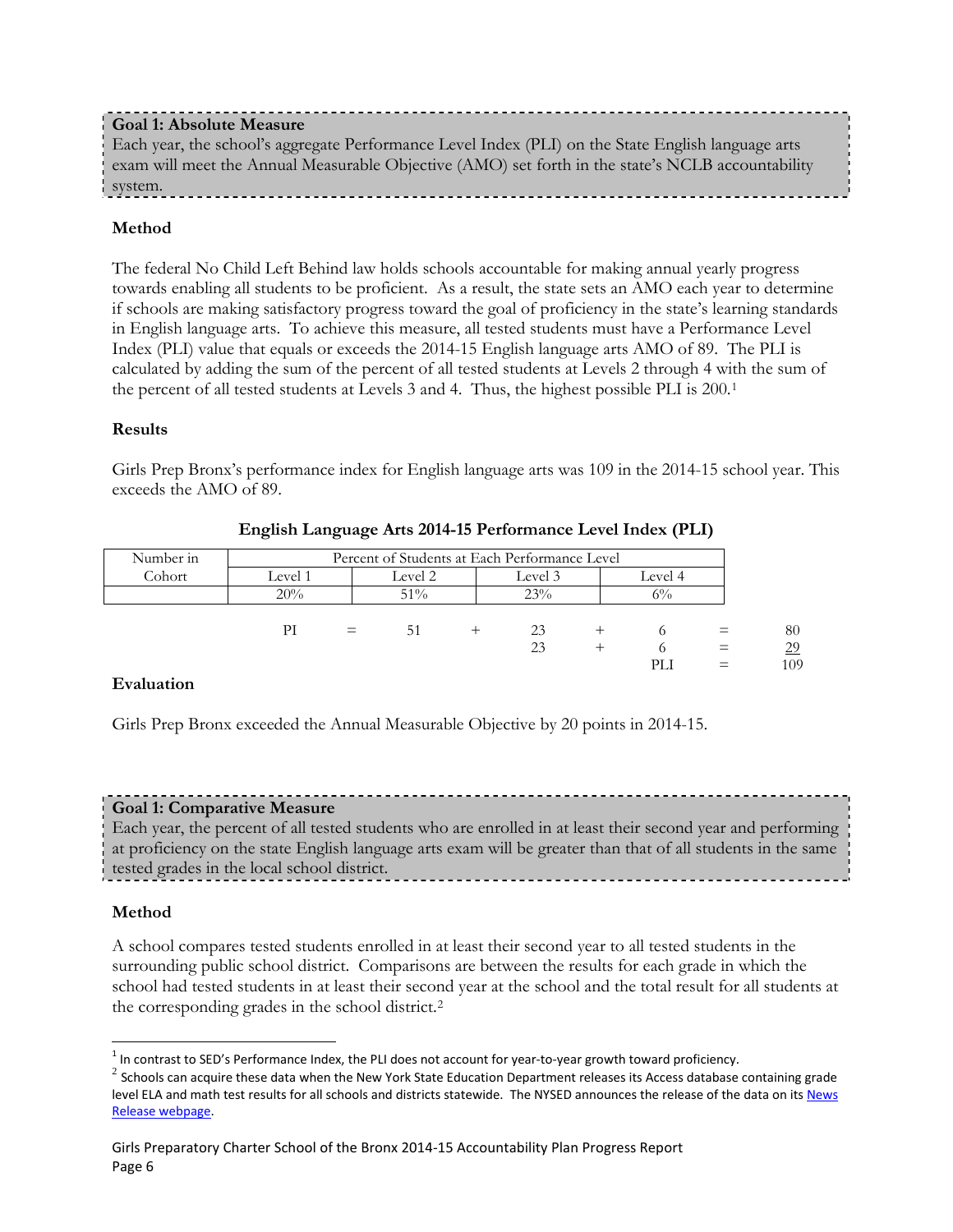# **Results**

Students enrolled in at least their second year at Girls Prep Bronx outperformed those in their host district, NYC Community District 8.

|       |            | Percent of Students at Proficiency                                 |                         |                  |  |  |  |  |  |  |
|-------|------------|--------------------------------------------------------------------|-------------------------|------------------|--|--|--|--|--|--|
| Grade |            | <b>Charter School Students</b><br>In At Least 2 <sup>nd</sup> Year | All District 8 Students |                  |  |  |  |  |  |  |
|       | Percent    | Number<br>Tested                                                   | Percent                 | Number<br>Tested |  |  |  |  |  |  |
| 3     | $37.7\%$   | 69                                                                 | $19.4\%$                | 2,200            |  |  |  |  |  |  |
| 4     | $25.8\%$   | 66                                                                 | $21.3\%$                | 2,039            |  |  |  |  |  |  |
| 5     | 27.8%      | 72                                                                 | 19.8%                   | 2,029            |  |  |  |  |  |  |
| 6     | 31.8%      | 66                                                                 | $19.1\%$                | 2,122            |  |  |  |  |  |  |
|       | N/A        | N/A                                                                | N/A                     | N/A              |  |  |  |  |  |  |
| 8     | N/A<br>N/A |                                                                    | N/A                     | N/A              |  |  |  |  |  |  |
| All   | 30.8%      | 273                                                                | 19.8%                   | 8,503            |  |  |  |  |  |  |

# **2013-14 State English Language Arts Exam Charter School and District Performance by Grade Level**

# **Evaluation**

Girls Prep Bronx met the accountability measure requiring that the proportion of all students who are enrolled in at least their second year and performing at proficiency on the state English language arts exam be greater than that of all students in the same tested grades in the local school district.

# **Additional Evidence**

The below table demonstrates that Girls Prep Bronx students have outperformed the students of the school's host district, District 8, in each of the last 3 years.

|               |                     | Percent of Students Enrolled in at Least their Second Year Who Are at Proficiency Compared to Local<br>District Students |                            |            |                            |             |                            |            |  |  |  |  |
|---------------|---------------------|--------------------------------------------------------------------------------------------------------------------------|----------------------------|------------|----------------------------|-------------|----------------------------|------------|--|--|--|--|
| Grade         | $2011 - 12$         |                                                                                                                          | 2012-13                    |            |                            | $2013 - 14$ |                            | 2014-15    |  |  |  |  |
|               | Girls Prep<br>Bronx | District 8                                                                                                               | Girls Prep<br><b>Bronx</b> | District 8 | Girls Prep<br><b>Bronx</b> | District 8  | Girls Prep<br><b>Bronx</b> | District 8 |  |  |  |  |
| $\mathcal{E}$ | $31.3\%$            | $39.2\%$                                                                                                                 | $29.0\%$                   | $18.3\%$   | $28.6\%$                   | 20%         | $37.7\%$                   | $19.4\%$   |  |  |  |  |
| 4             | N/A                 | N/A                                                                                                                      | $24.2\%$                   | $16.5\%$   | $30.2\%$                   | 20%         | $25.8\%$                   | 21.3%      |  |  |  |  |
| 5             | N/A                 | N/A                                                                                                                      | N/A                        | N/A        | $33.3\%$                   | 18%         | 27.8%                      | $19.8\%$   |  |  |  |  |
| 6             | N/A                 | N/A                                                                                                                      | N/A                        | N/A        | N/A                        | N/A         | $31.8\%$                   | $19.1\%$   |  |  |  |  |
|               | N/A                 | N/A                                                                                                                      | N/A                        | N/A        | N/A                        | N/A         | N/A                        | N/A        |  |  |  |  |
| 8             | N/A                 | N/A                                                                                                                      | N/A                        | N/A        | N/A                        | N/A         | N/A                        | N/A        |  |  |  |  |
| Аll           | $31.3\%$            | $39.2\%$                                                                                                                 | $26.7\%$                   | $17.4\%$   | $30.7\%$                   | 19%         | $30.8\%$                   | 19.8%      |  |  |  |  |

# **English Language Arts Performance of Charter School and Local District by Grade Level and School Year**

The graph below compares Girls Prep Bronx's proficiency rate on the 2014-15 English language arts assessment with the proficiency rates of the ten geographically nearest public schools serving grades K-8. This comparison demonstrate conclusively that Girls Prep Bronx offers a superior educational option for families in the surrounding neighborhood.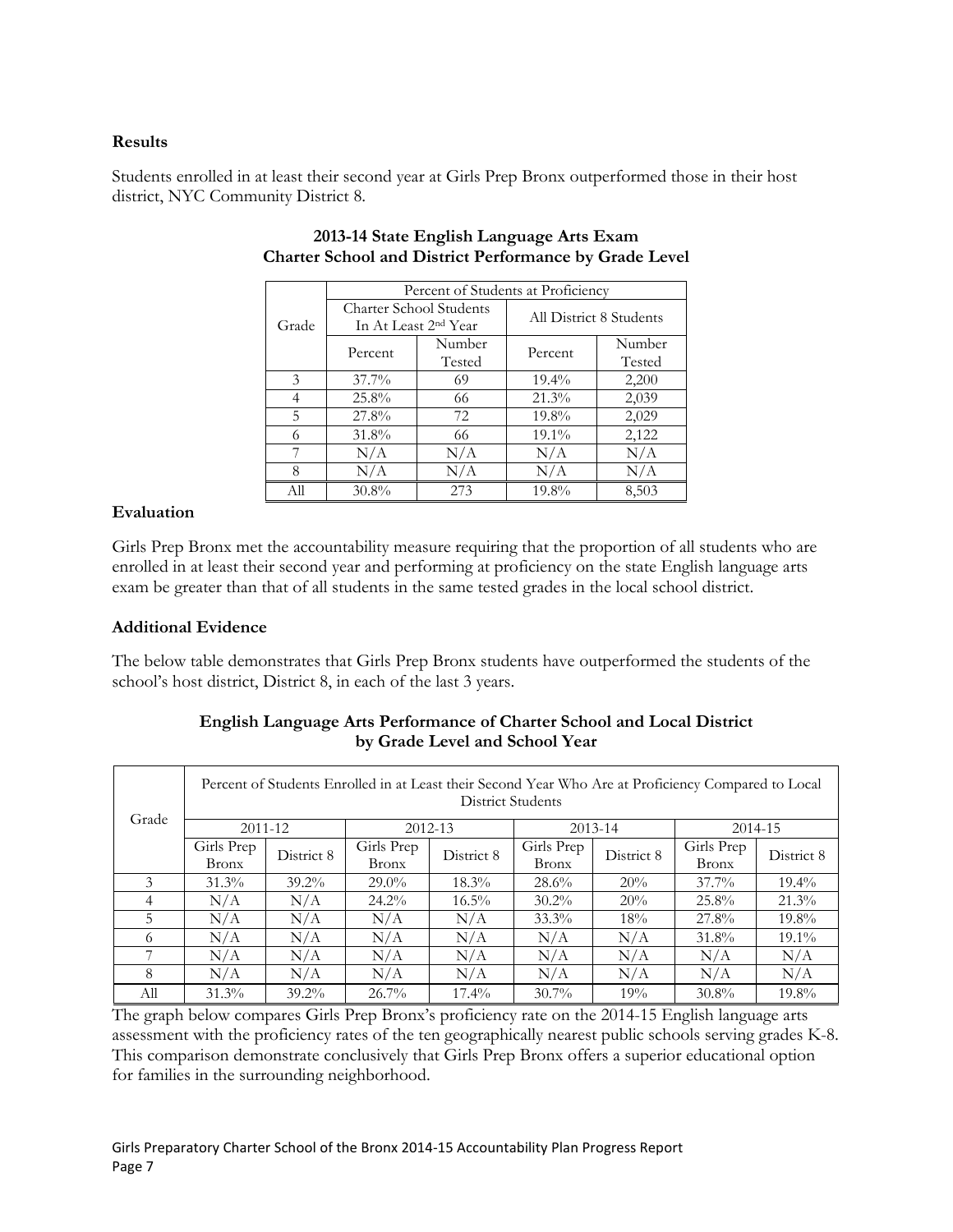

# **Goal 1: Comparative Measure** Each year, the school will exceed its predicted level of performance on the state English language arts exam by an Effect Size of 0.3 or above (performing higher than expected to a small degree) according to a regression analysis controlling for students eligible for economically disadvantaged students among all public schools in New York State[.3](#page-8-0)

#### **Method**

The Charter Schools Institute conducts a Comparative Performance Analysis, which compares the school's performance to demographically similar public schools state-wide. The Institute uses a regression analysis to control for the percentage of economically disadvantaged students among all public schools in New York State. The Institute compares the school's actual performance to the predicted performance of public schools with a similar economically disadvantaged percentage. The difference between the schools' actual and predicted performance, relative to other schools with similar economically disadvantaged statistics, produces an Effect Size. An Effect Size of 0.3 or performing higher than expected to a small degree is the requirement for achieving this measure.

Given the timing of the state's release of economically disadvantaged data and the demands of the data analysis, the 2014-15 analysis is not yet available. This report contains 2013-14 results, the most recent Comparative Performance Analysis available.

#### **Results**

 $\overline{a}$ 

In 2013-14, Girls Prep Bronx's aggregate effect size in English language arts was 0.69.

<span id="page-8-0"></span><sup>3</sup> The Institute will continue using *economically disadvantaged* instead of *eligibility for free lunch* as the demographic variable in 2013-14. Schools should report previous year's results using reported free-lunch statistics.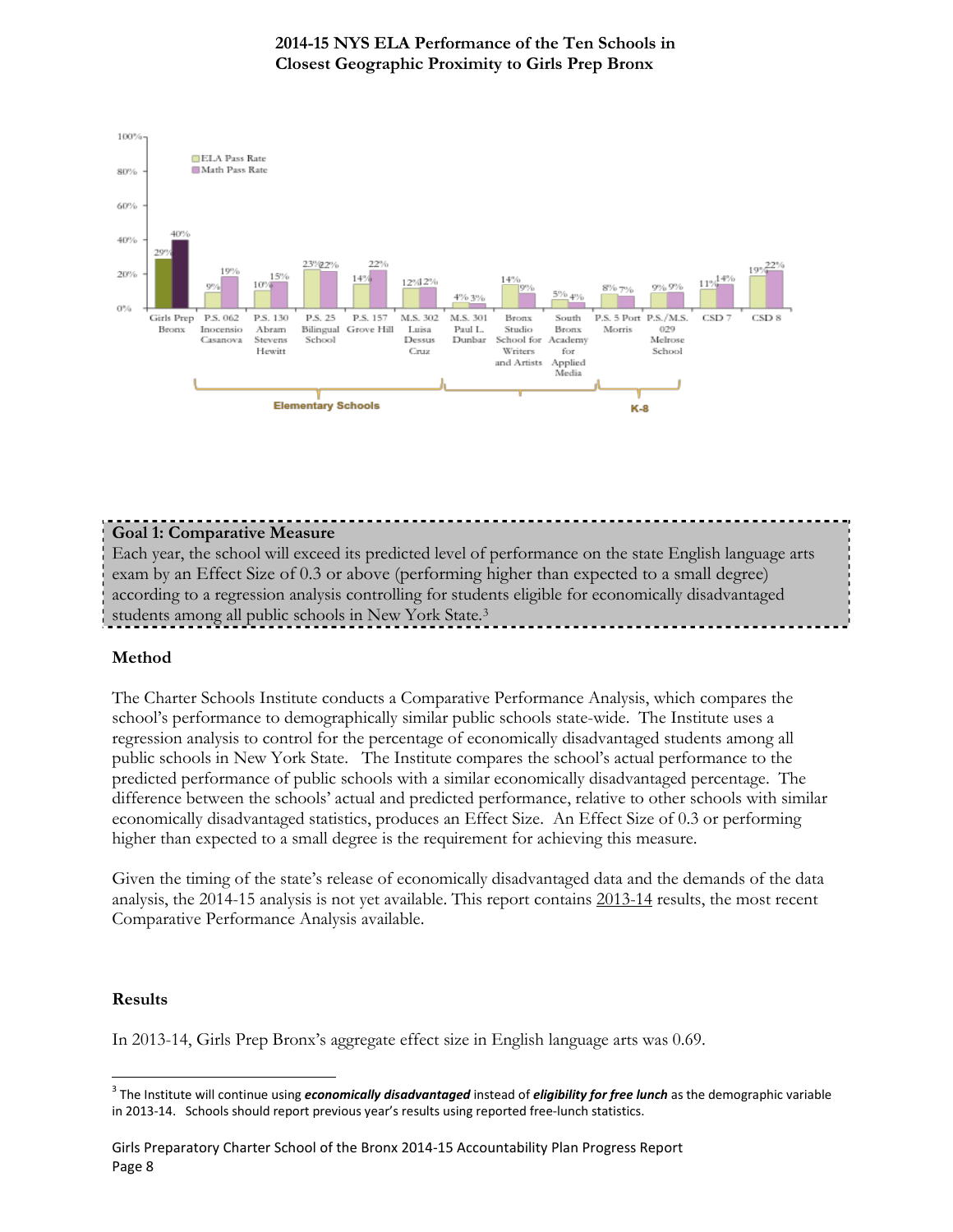| Grade                                            | % Economically<br>Disadvantaged | <b>Students</b><br><b>Tested</b> | <b>Percent of Students</b><br>at Proficiency |           | Diff | <b>Effect Size</b> |  |  |
|--------------------------------------------------|---------------------------------|----------------------------------|----------------------------------------------|-----------|------|--------------------|--|--|
|                                                  |                                 |                                  | Actual                                       | Predicted |      |                    |  |  |
| 3                                                | 85.3                            | 72                               | 28                                           | 21.5      | 6.5  | 0.48               |  |  |
| 4                                                | 85.3                            | 75                               | 31                                           | 21.9      | 9.1  | 0.66               |  |  |
| 5                                                | 82.9                            | 75                               | 31                                           | 19.4      | 11.6 | 0.90               |  |  |
| 6                                                |                                 |                                  |                                              |           |      |                    |  |  |
| 7                                                |                                 |                                  |                                              |           |      |                    |  |  |
| 8                                                |                                 |                                  |                                              |           |      |                    |  |  |
| All                                              | 84.5                            | 222                              | <b>30.0</b>                                  | 20.9      | 9.1  | 0.69               |  |  |
| <b>School's Overall Comparative Performance:</b> |                                 |                                  |                                              |           |      |                    |  |  |
| Higher than expected to a meaningful degree      |                                 |                                  |                                              |           |      |                    |  |  |

# 2013-14 **English Language Arts Comparative Performance by Grade Level**

#### **Evaluation**

In 2013-14, Girls Prep met this accountability plan goal. Girls Prep's effect size is not yet available for 2014-15, the year relevant to this analysis.

# **Additional Evidence**

Girls Prep Bronx's effect size drastically improved between 2011-12 and 2013-14. Our improvements to curriculum, instruction, and data use make us confident that we will continue to produce strong results in the future.

| School<br>Year | Grades | Percent<br>Eligible for<br>Free Lunch | Number<br>Tested | Actual | Predicted | Effect<br>Size |
|----------------|--------|---------------------------------------|------------------|--------|-----------|----------------|
| 2010-11        | N/A    | N/A                                   | N/A              | N/A    | N/A       | $\rm N/A$      |
| 2011-12        | $K-3$  | 73.7                                  | 72               | 30.6   | 42.3      | $-0.73$        |
| $2012 - 13$    | K-4    | 90.0                                  | 147              | 23.3   | 17.6      | 0.47           |
| 2013-14        | K-5    | 84.5                                  | 222              | 30.0   | 20.9      | 0.69           |

|  | English Language Arts Comparative Performance by School Year |  |  |
|--|--------------------------------------------------------------|--|--|
|  |                                                              |  |  |
|  |                                                              |  |  |
|  |                                                              |  |  |

#### **Goal 1: Growth Measure[4](#page-9-0)**

Each year, under the state's Growth Model, the school's mean unadjusted growth percentile in English language arts for all tested students in grades 4-8 will be above the state's unadjusted median growth percentile.

<span id="page-9-0"></span><sup>&</sup>lt;sup>4</sup> See Guidelines fo[r Creating a SUNY Accountability Plan](http://www.newyorkcharters.org/operate/first-year-schools/accountability-plan/) for an explanation.  $\overline{a}$ 

Girls Preparatory Charter School of the Bronx 2014-15 Accountability Plan Progress Report Page 9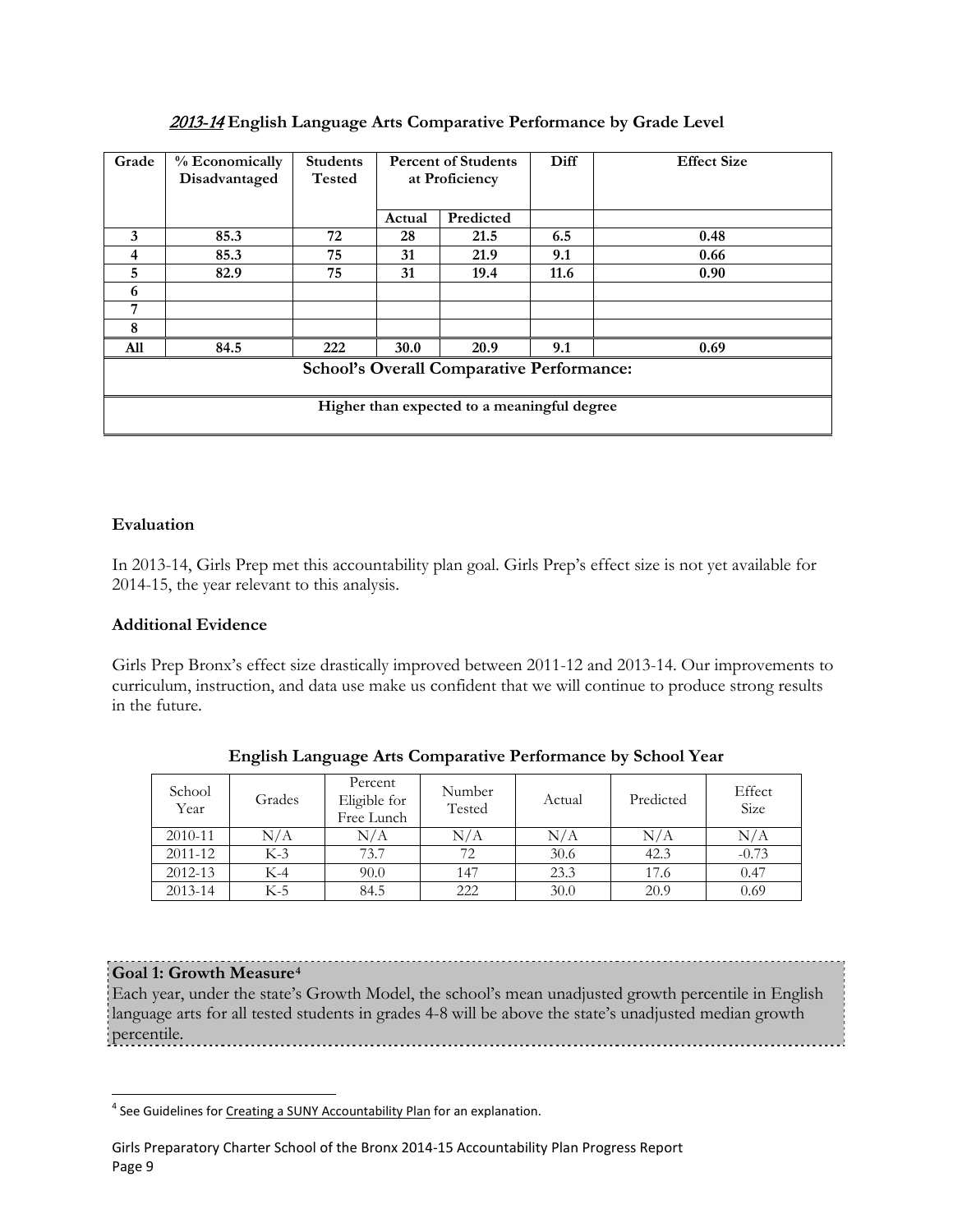## **Method**

This measure examines the change in performance of the same group of students from one year to the next and the progress they are making in comparison to other students with the same score in the previous year. The analysis only includes students who took the state exam in 2014-15 and also have a state exam score from 2013-14 including students who were retained in the same grade. Students with the same 2013-14 score are ranked by their 2014-15 score and assigned a percentile based on their relative growth in performance (student growth percentile). Students' growth percentiles are aggregated school-wide to yield a school's mean growth percentile. In order for a school to perform above the statewide median, it must have a mean growth percentile greater than 50.

#### **Results**

In 2014-15, Girls Prep Bronx's mean unadjusted growth percentile was 56. This is higher than the state's unadjusted median growth percentile of 50.0

|       | <b>Mean Growth Percentile</b> |           |  |  |  |
|-------|-------------------------------|-----------|--|--|--|
| Grade | School                        | Statewide |  |  |  |
|       |                               | Median    |  |  |  |
| 3     | N/A                           | 50        |  |  |  |
| 4     | 40.5                          | 50        |  |  |  |
| 5     | 54                            | 50        |  |  |  |
| 6     | 58                            | 50        |  |  |  |
| 7     | N/A                           | N/A       |  |  |  |
| 8     | N/A                           | N/A       |  |  |  |
| All   | 52                            | 50        |  |  |  |

#### **2014-15 English Language Arts Mean Growth Percentile by Grade Level**

#### **Evaluation**

In 2014-15, Girls Prep Bronx met this accountability plan goal.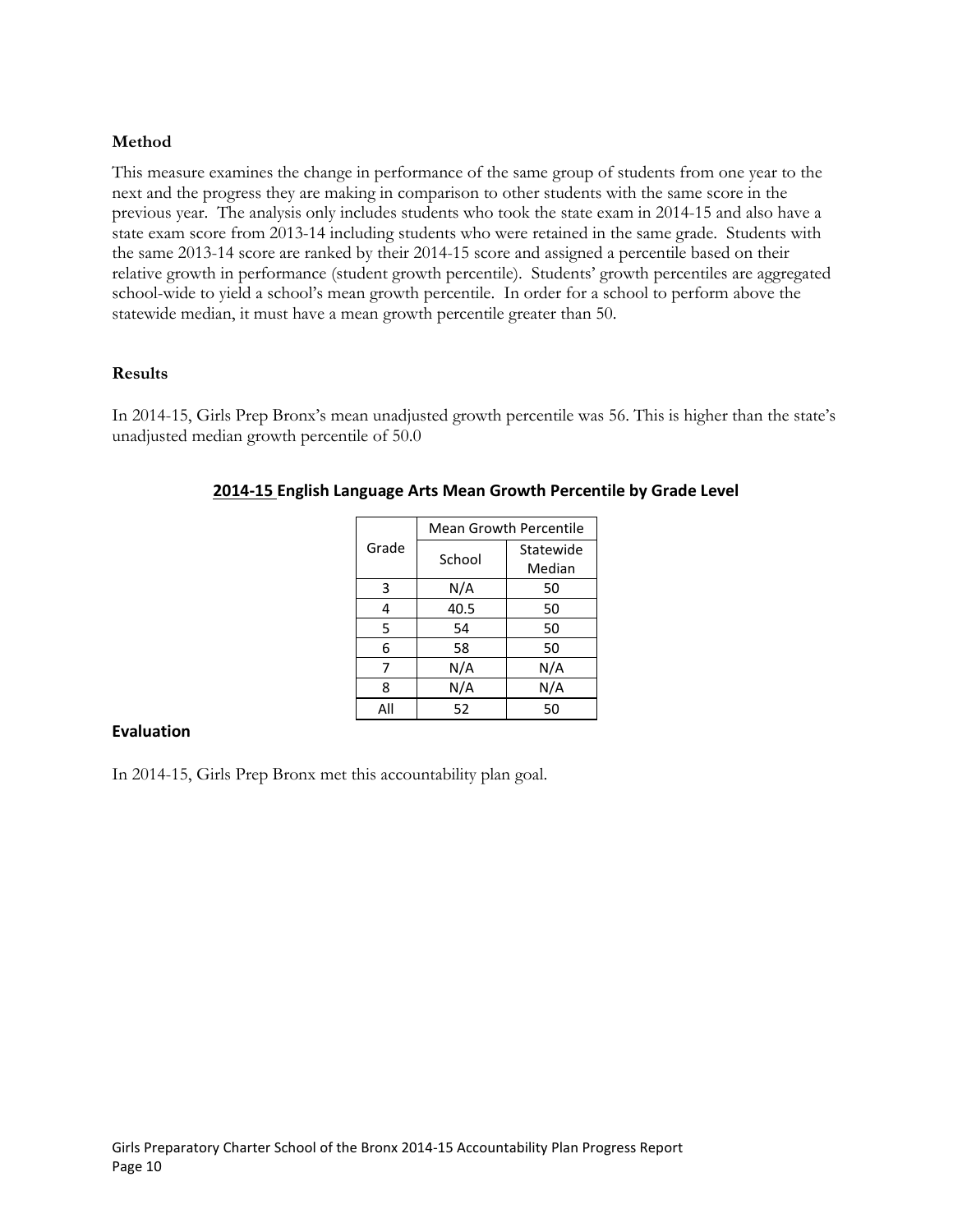# **Summary of the English Language Arts Goal**

We are committed to providing the resources needed for our students to become proficient readers of the English language. Girls Prep Bronx is committed to a culture of continuous improvement where student achievement and success has no limit.

In 2014-15, Girls Prep Bronx achieved 4 out of the 5 possible measures for evaluation. Below we have outlined an action plan to implement in the coming year. This plan includes programs and processes that have proven to be successful and new strategies that address our observable gaps.

Like the overwhelming majority of charter schools in New York City, Girls Prep did not meet the goal of 75 percent proficiency in 2013-14. However, our outstanding growth data gives us confidence that we are on a predictive path to attaining that goal in the future.

| Type        | <b>Measure</b>                                                                                                                                                                                                                                                                                                                                                                             | Outcome         |
|-------------|--------------------------------------------------------------------------------------------------------------------------------------------------------------------------------------------------------------------------------------------------------------------------------------------------------------------------------------------------------------------------------------------|-----------------|
| Absolute    | Each year, 75 percent of all tested students who are enrolled in at least their<br>second year will perform at proficiency on the New York State English<br>language arts exam for grades 3-8.                                                                                                                                                                                             | Did Not Achieve |
| Absolute    | Each year, the school's aggregate Performance Level Index (PLI) on the state<br>English language arts exam will meet that year's Annual Measurable Objective<br>(AMO) set forth in the state's NCLB accountability system.                                                                                                                                                                 | Achieved        |
| Comparative | Each year, the percent of all tested students who are enrolled in at least their<br>second year and performing at proficiency on the state English language arts<br>exam will be greater than that of students in the same tested grades in the local<br>school district.                                                                                                                  | <u>chievec</u>  |
| Comparative | Each year, the school will exceed its predicted level of performance on the state<br>English language arts exam by an Effect Size of 0.3 or above (performing<br>higher than expected to a small degree) according to a regression analysis<br>controlling for economically disadvantaged students among all public schools<br>in New York State. (Using 2012-13 school district results.) | Achieved        |
| Growth      | Each year, under the state's Growth Model the school's mean unadjusted<br>growth percentile in English language arts for all tested students in grades 4-8<br>will be above the state's unadjusted median growth percentile.                                                                                                                                                               | Achieved        |

# **Action Plan**

# **Curriculum**

In 2012-13, our network-wide data inquiry team established that students' lack of vocabulary and content knowledge impeded their ability to access complex texts. Accordingly, we embarked upon a curriculum upgrade process to improve the rigor and coherence of our ELA curriculum. In 2014-15, we assembled a team of 24 teachers and school leaders from across our network to lead this work. This team audited our existing units, as well as high quality external units from EngageNY and high-performing peer schools. They selected "the best of the best" units and engaged in an upgrade process to match those units to our core values and ensure that they built a coherent set of knowledge and skills.

In 2015-16 we will be implementing this new curriculum in all grades. The work will be led by network staff in collaboration with school-based staff. Our network team now includes a Chief Academic Officer and two Director of Literacy Achievement, who are supported by the Principals, Directors of Curriculum and Assessment, and Literacy Coach at each school.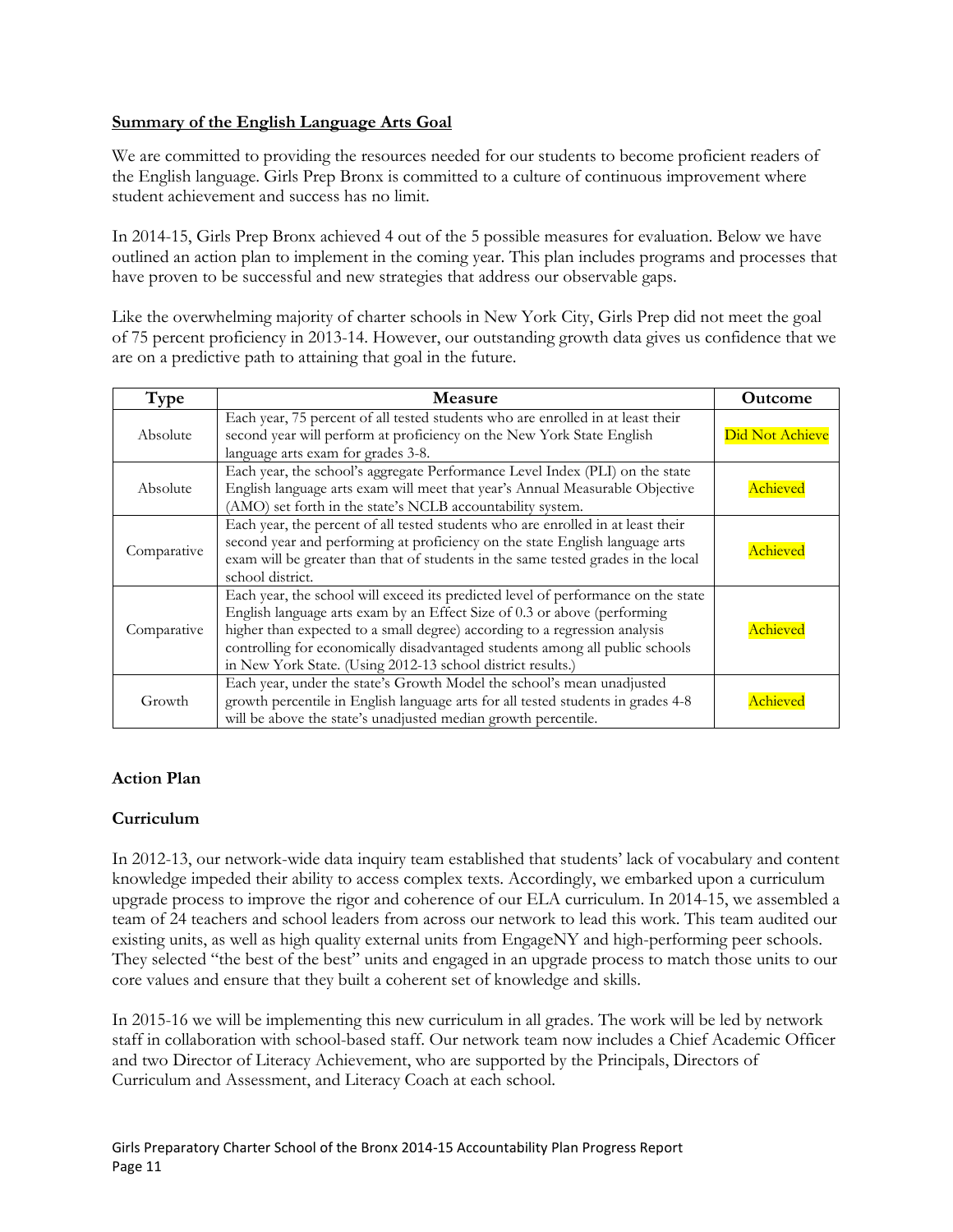#### **Instruction**

The second key lever to drive academic improvement is to continue to refine our coaching and observation processes. This year, Girls Prep's full-time instructional leaders include an ELA coach, a math coach, two Directors of Curriculum and Assessment, and our principals, who are our primary instructional leaders. All of these individuals will regularly observe teachers and provide instructional feedback. Grade team leaders will also conduct informal observations and peer observations. All observations will utilize the Danielson framework as our model of excellent teaching.

In addition, we have invested in SWIVL/Torsh technology to facilitate the videotaping and collaborative review of instruction. We have set the expectation that video be used throughout the school's coaching cycles and professional development, both to highlight exemplar practice and to help teachers and leaders reflect on their practice.

#### **Data & Assessment**

In the area of data analysis and action planning, we have created an interlocking structure of networkwide data inquiry teams to ensure that all forms of data are being used and triangulated effectively. Similar in nature to professional learning communities, grade-level data inquiry teams will be led by grade-team leaders, who will in turn sit on school-wide data inquiry teams led by the Directors of Curriculum and Assessment, who will in turn sit on a network-wide data inquiry team led by the network's Chief Data and Accountability Officer. All of the network's Directors of Curriculum and Assessment will participate in monthly like-position meetings with the network staff in order to share best practices and engage in professional development.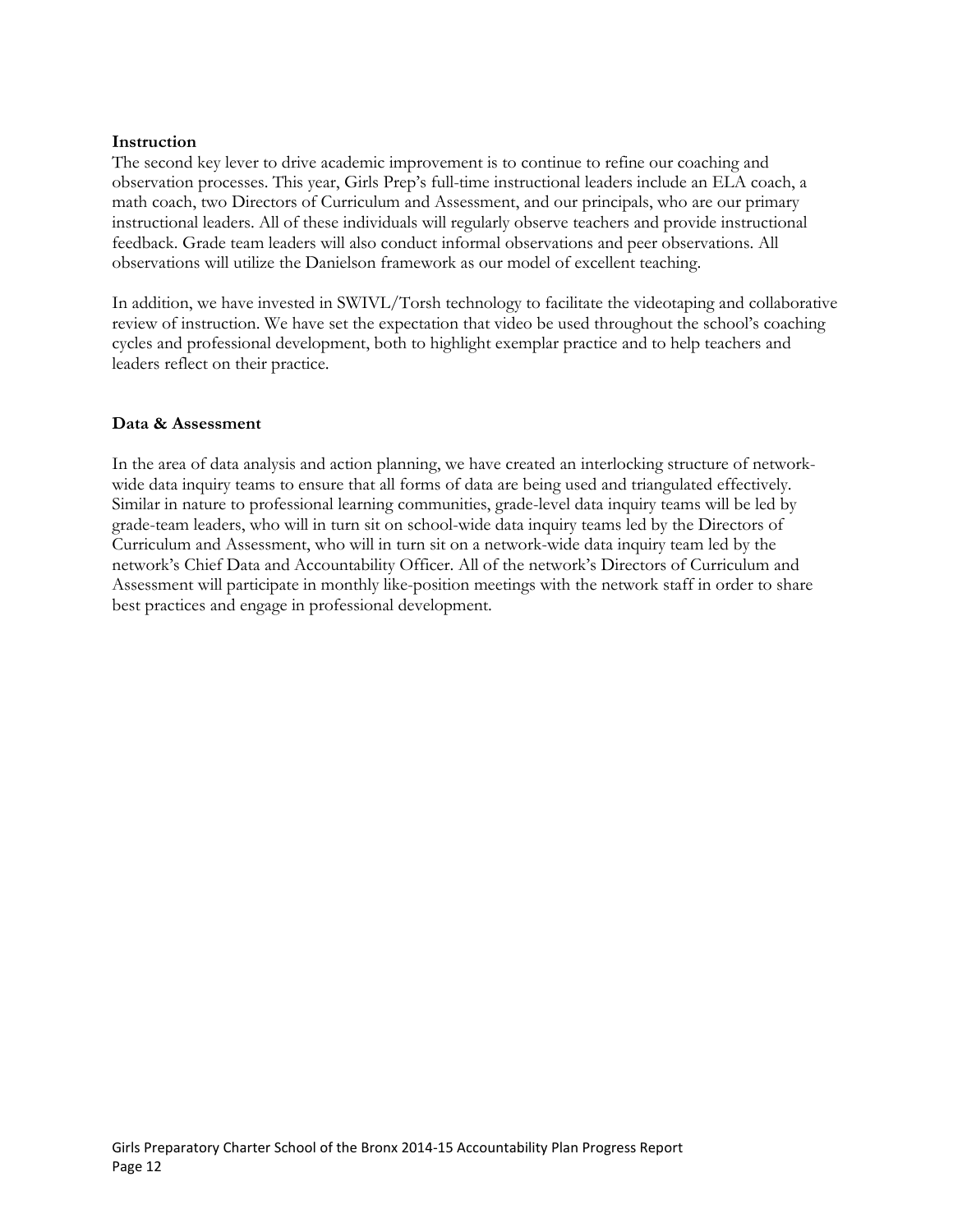# **MATHEMATICS**

#### **Goal 2: Mathematics**

Girls Prep Bronx students will demonstrate steady progress in the understanding and application of mathematical skills and concepts.

#### **Background**

At Girls Prep Bronx our goal is to offer a mathematically rich curriculum, providing students with opportunities to learn important mathematical concepts, skills, and procedures with deep understanding. Teachers draw from a variety of resources to engage students to think critically, problem solve, and master foundational skills including "Everyday Counts," Calendar Math, enVision Math (Scott Foresman), and Investigations (Scott Foresman) as the key curriculum resources.

Girls Prep Bronx students engage in at least 80 minutes of math instruction daily in the areas of number sense and operations, algebra, geometry, statistics and probability, and measurement. In addition to a math workshop, students participate in daily math meetings and "Number Talks." These "Number Talks," originally developed by Dr. Stephanie Smith at Georgia State University serve as opportunities to deeply consider number relationships, to apply relationships to computation strategies, and to discuss and analyze their reasoning. Number Talks support the development of efficient, flexible, and accurate computation strategies.

#### **Goal 2: Absolute Measure**

Each year, 75 percent of all tested students enrolled in at least their second year will perform at proficiency on the New York State mathematics examination for grades 3-8.

#### **Method**

The school administered the New York State Testing Program mathematics assessment to students in 3rd through 5th grade in April 2015. Each student's raw score has been converted to a grade-specific scaled score and a performance level.

The table below summarizes participation information for this year's test administration. The table indicates total enrollment and total number of students tested. It also provides a detailed breakdown of those students excluded from the exam. Note that this table includes all students according to grade level, even if they have not enrolled in at least their second year.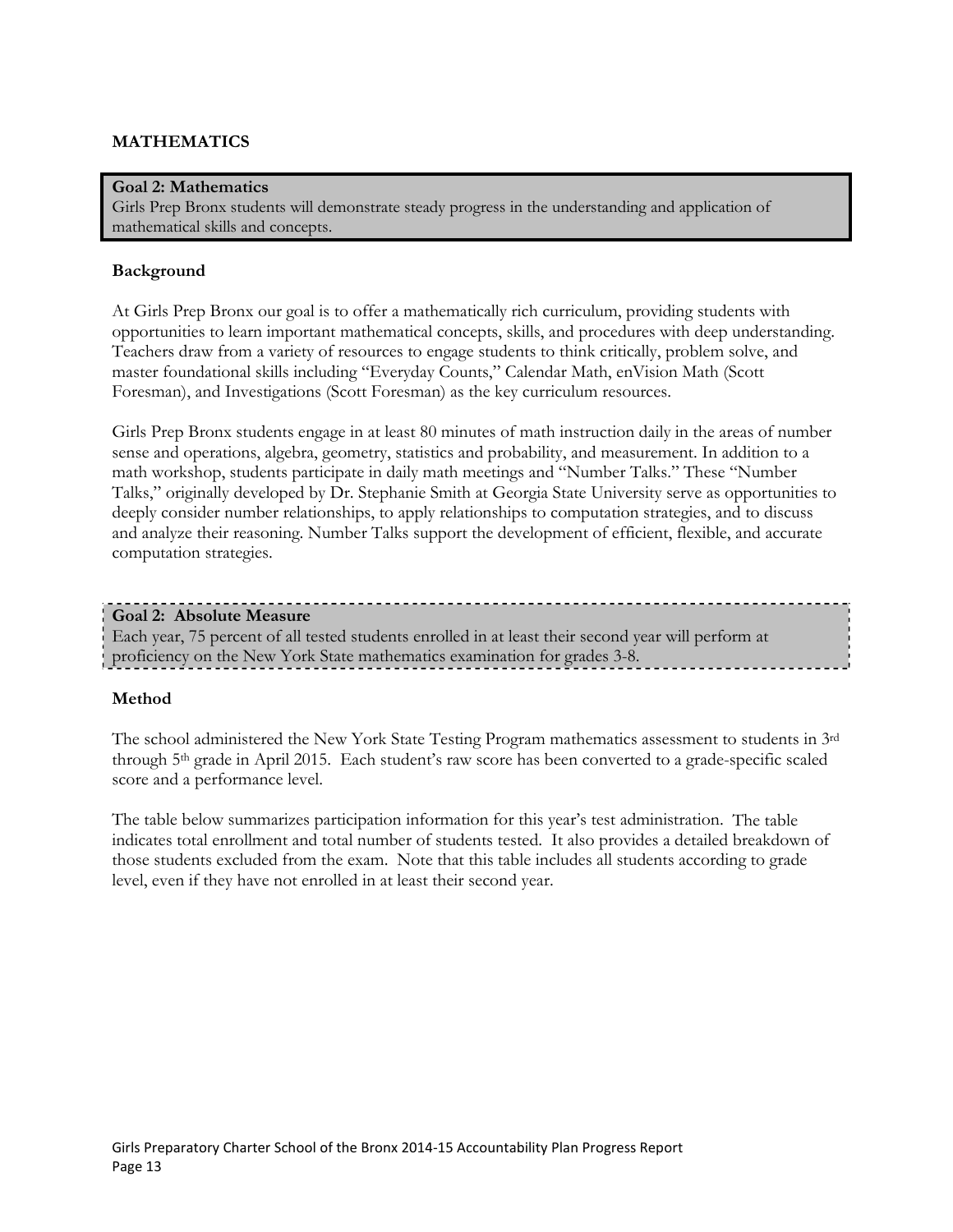| Grade | Total     | Not Tested <sup>5</sup> | Total |        |          |
|-------|-----------|-------------------------|-------|--------|----------|
|       | Tested    | IEP                     | ELL   | Absent | Enrolled |
| 3     | 73        |                         |       |        | 73       |
|       | 74        |                         |       |        | 75       |
| 5     | 75        |                         |       |        | 75       |
| 6     | 103       |                         |       |        | 103      |
|       | $\rm N/A$ | N/A                     | N/A   | N/A    | N/A      |
| 8     | N/A       | N/A                     | N/A   | N/A    | N/A      |
| Аll   | 325       |                         |       |        | 326      |

# **2014-15 State Mathematics Exam Number of Students Tested and Not Tested**

#### **Results**

42.9% of Girls Prep students enrolled in at least their second year were proficient on the NYS mathematics examination.

# **Performance on 2014-15 State Mathematics Exam By All Students and Students Enrolled in At Least Their Second Year**

|        | All Students |        | Enrolled in at least their Second Year |        |  |
|--------|--------------|--------|----------------------------------------|--------|--|
| Grades | Percent      | Number | Percent                                | Number |  |
|        |              | Tested |                                        | Tested |  |
| 3      | 54.8%        | 73     | 55.07%                                 | 69     |  |
|        | $50.0\%$     | 74     | 48.48%                                 | 66     |  |
|        | $36.0\%$     | 75     | $36.11\%$                              | 72     |  |
|        | $25.2\%$     | 103    | 30.30%                                 | 66     |  |
|        | N/A          | N/A    | N/A                                    | N/A    |  |
| 8      | N/A          | N/A    | N/A                                    | N/A    |  |
| All    | 41.51%       | 325    | 42.49%                                 | 273    |  |

#### **Evaluation**

 $\overline{a}$ 

Girls Prep Bronx did not meet the accountability measure of 75 percent of students enrolled in at least their second year achieving proficiency.

#### **Additional Evidence**

The below table indicates that the percentage of students in at least their second year achieving proficiency increased by 11.4% from 2012-13 to 2014-15.

<span id="page-14-0"></span><sup>&</sup>lt;sup>5</sup> Students exempted from this exam according to their Individualized Education Program (IEP), because of English Language Learners (ELL) status, or absence for at least some part of the exam.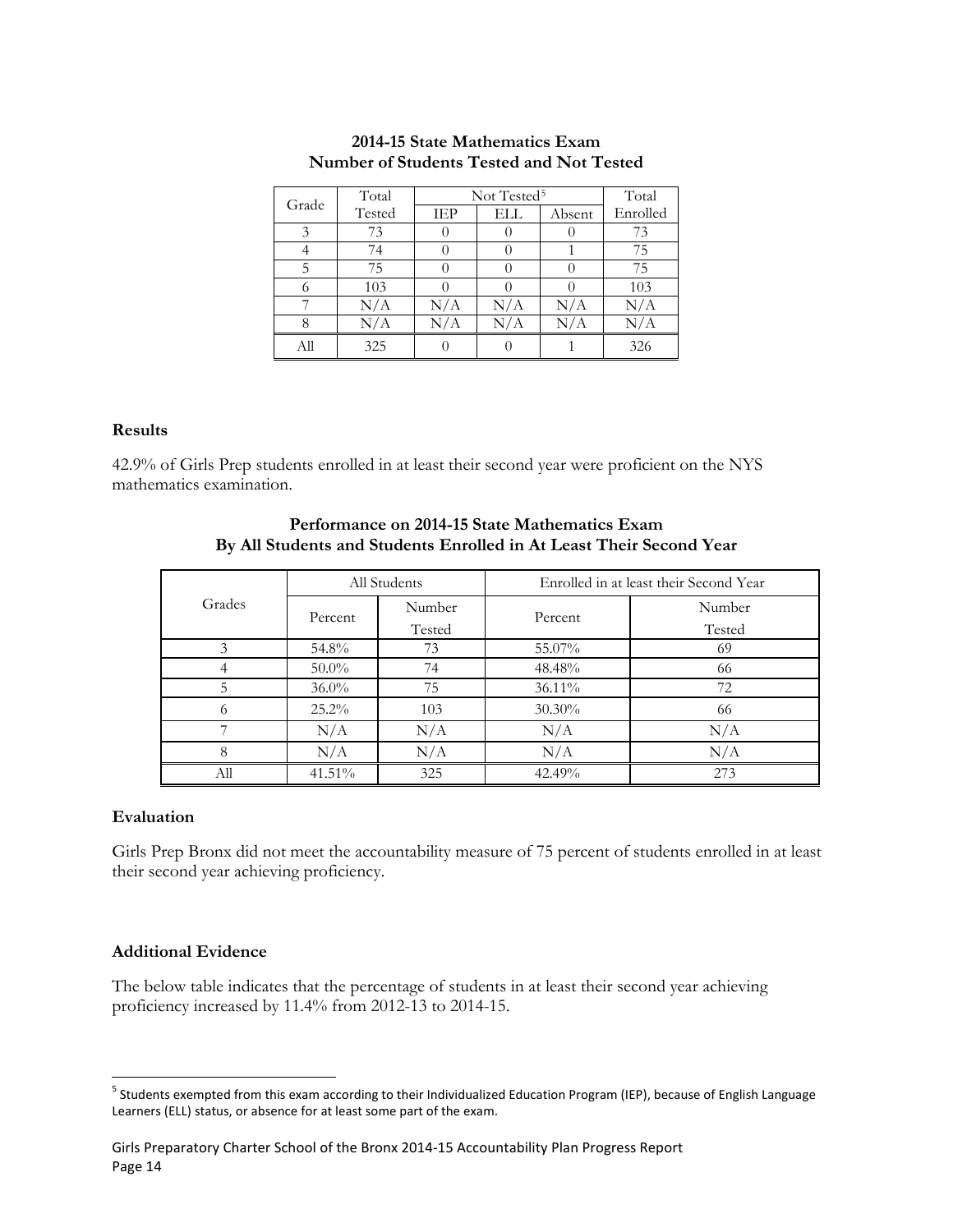|       | Percent of Students Enrolled in At Least Their Second Year Achieving Proficiency |         |          |          |          |         |          |         |
|-------|----------------------------------------------------------------------------------|---------|----------|----------|----------|---------|----------|---------|
|       |                                                                                  | 2011-12 | 2012-13  |          |          | 2013-14 |          | 2014-15 |
| Grade |                                                                                  | Number  |          | Number   |          | Number  |          | Number  |
|       | Percent                                                                          | Tested  | Percent  | Tested   | Percent  | Tested  | Percent  | Tested  |
| 3     | $56.3\%$                                                                         | 64      | $27.5\%$ | 69       | 52.9%    | 70      | 55.1%    | 69      |
| 4     | N/A                                                                              | N/A     | 34.8%    | 66       | 47.6%    | 63      | $48.5\%$ | 66      |
| 5     | N/A                                                                              | N/A     | N/A      | $\Omega$ | $31.6\%$ | 57      | $36.1\%$ | 72      |
| 6     | N/A                                                                              | N/A     | N/A      | $\Omega$ | N/A      | N/A     | $30.3\%$ | 66      |
| 7     | N/A                                                                              | N/A     | N/A      | $\theta$ | N/A      | N/A     | N/A      | N/A     |
| 8     | N/A                                                                              | N/A     | N/A      | $\Omega$ | N/A      | N/A     | N/A      | N/A     |
| All   | 56.3%                                                                            | 64      | $31.1\%$ | 135      | $45.0\%$ | 190     | $42.5\%$ | 273     |

#### **Mathematics Performance by Grade Level and School Year**

# **Goal 2: Absolute Measure**

Each year, the school's aggregate Performance Level Index (PLI) on the State mathematics exam will meet the Annual Measurable Objective (AMO) set forth in the state's NCLB accountability system.

#### **Method**

The federal No Child Left Behind law holds schools accountable for making annual yearly progress towards enabling all students to be proficient. As a result, the state sets an AMO each year to determine if schools are making satisfactory progress toward the goal of proficiency in the state's learning standards in mathematics. To achieve this measure, all tested students must have a Performance Level Index (PLI) value that equals or exceeds the 2013-14 mathematics AMO of 86. The PLI is calculated by adding the sum of the percent of all tested students at Levels 2 through 4 with the sum of the percent of all tested students at Levels 3 and 4. Thus, the highest possible PLI is 200.[6](#page-15-0)

# **Results**

Girls Prep Bronx's performance index for mathematics was 122 in the 2014-15 school year. This exceeds the AMO of 86.

| Number in |         | Percent of Students at Each Performance Level |     |  |     |  |         |     |     |
|-----------|---------|-----------------------------------------------|-----|--|-----|--|---------|-----|-----|
| Cohort    | Level 1 | Level 2<br>Level 3                            |     |  |     |  | Level 4 |     |     |
|           | 18%     |                                               | 42% |  | 24% |  | 16%     |     |     |
|           |         |                                               |     |  |     |  |         |     |     |
|           | РI      | $=$                                           | 42  |  | 24  |  | 16      | $=$ | 82  |
|           |         |                                               |     |  | 24  |  | 16      | $=$ | 40  |
|           |         |                                               |     |  |     |  | PL 1    | $=$ | 122 |

# **Mathematics 2014-15 Performance Level Index (PLI)**

#### **Evaluation**

Girls Prep Bronx exceeded the Annual Measurable Objective by 36 points in 2014-15.

<span id="page-15-0"></span> $<sup>6</sup>$  In contrast to NYSED's Performance Index, the PLI does not account for year-to-year growth toward proficiency.</sup>  $\overline{a}$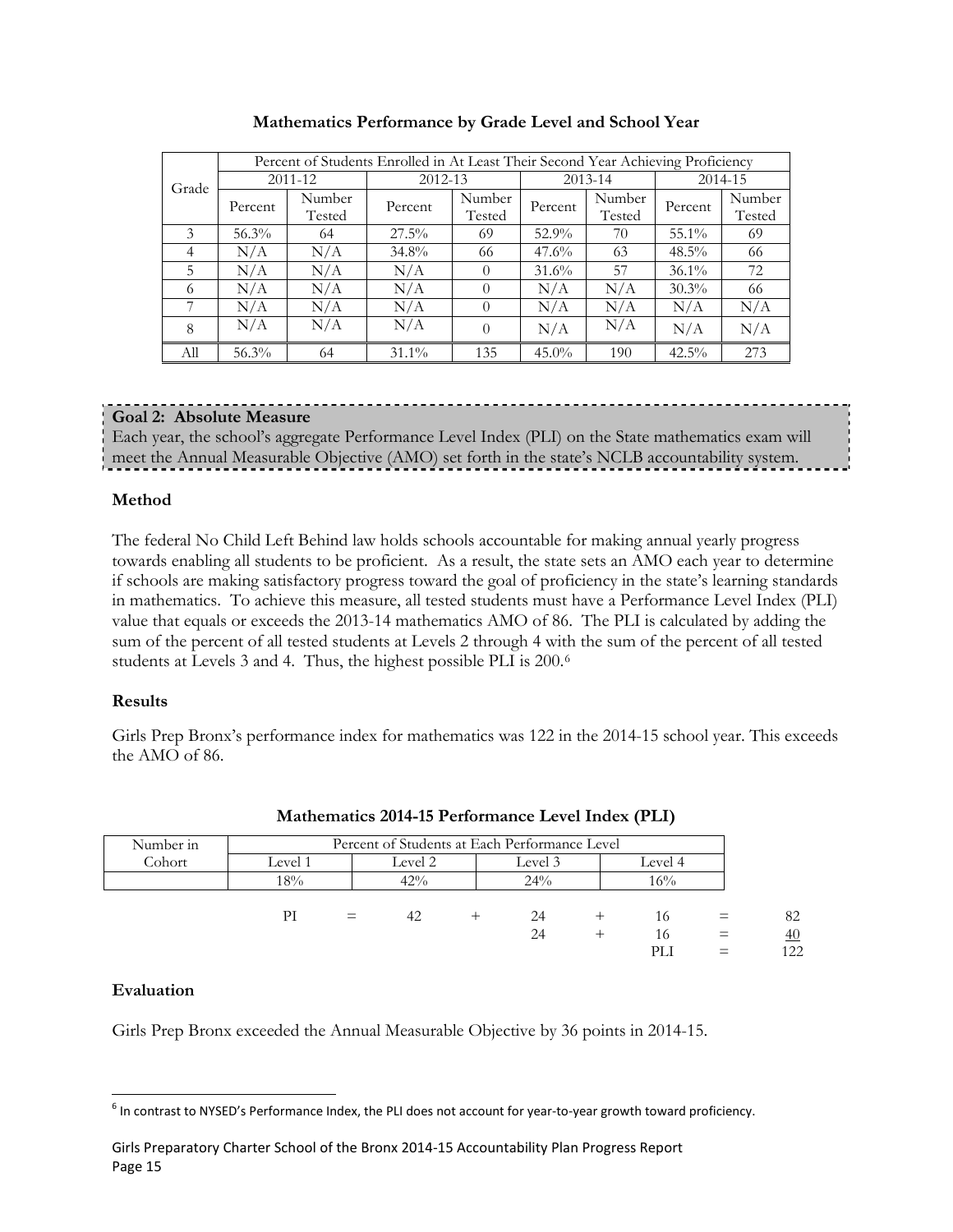## **Method**

A school compares tested students enrolled in at least their second year to all tested students in the surrounding public school district. Comparisons are between the results for each grade in which the school had tested students in at least their second year at the school and the total result for all students at the corresponding grades in the school district.[7](#page-16-0)

#### **Results**

Students enrolled in at least their second year at Girls Prep Bronx outperformed those of their host district, NYC Community District 8.

|       | Percent of Students at Proficiency |                                                                    |                         |                  |  |  |  |
|-------|------------------------------------|--------------------------------------------------------------------|-------------------------|------------------|--|--|--|
| Grade |                                    | <b>Charter School Students</b><br>In At Least 2 <sup>nd</sup> Year | All District 8 Students |                  |  |  |  |
|       | Percent                            | Number<br>Tested                                                   | Percent                 | Number<br>Tested |  |  |  |
| 3     | 55.07%                             | 69                                                                 | $27.9\%$                | 2,234            |  |  |  |
| 4     | 48.48%                             | 66                                                                 | $25.1\%$                | 2,278            |  |  |  |
| 5     | 36.11%                             | 72                                                                 | 28.8%                   | 2,074            |  |  |  |
| 6     | 30.30%                             | 66                                                                 | 21.3%                   | 2,148            |  |  |  |
| 7     | N/A                                | N/A                                                                | N/A                     | N/A              |  |  |  |
| 8     | N/A<br>N/A                         |                                                                    | N/A                     | N/A              |  |  |  |
| All   | 42.49%                             | 273                                                                | 25.8%                   | 8,644            |  |  |  |

### **2014-15 State Mathematics Exam Charter School and District Performance by Grade Level**

# **Evaluation**

 $\overline{a}$ 

Girls Prep Bronx met the accountability measure requiring that students who are enrolled in at least their second year and performing at proficiency on the state mathematics exam to be greater than that of all students in the same tested grades in the local school district.

# **Additional Evidence**

The below table demonstrates that Girls Prep Bronx students have outperformed the students of the school's host district, District 8, in each of the last 4 years.

<span id="page-16-0"></span> $7$  Schools can acquire these data when the New York State Education Department releases its Access database containing grade level ELA and math test results for all schools and districts statewide. The NYSED announces the release of the data on its News [Release webpage.](http://www.oms.nysed.gov/press/)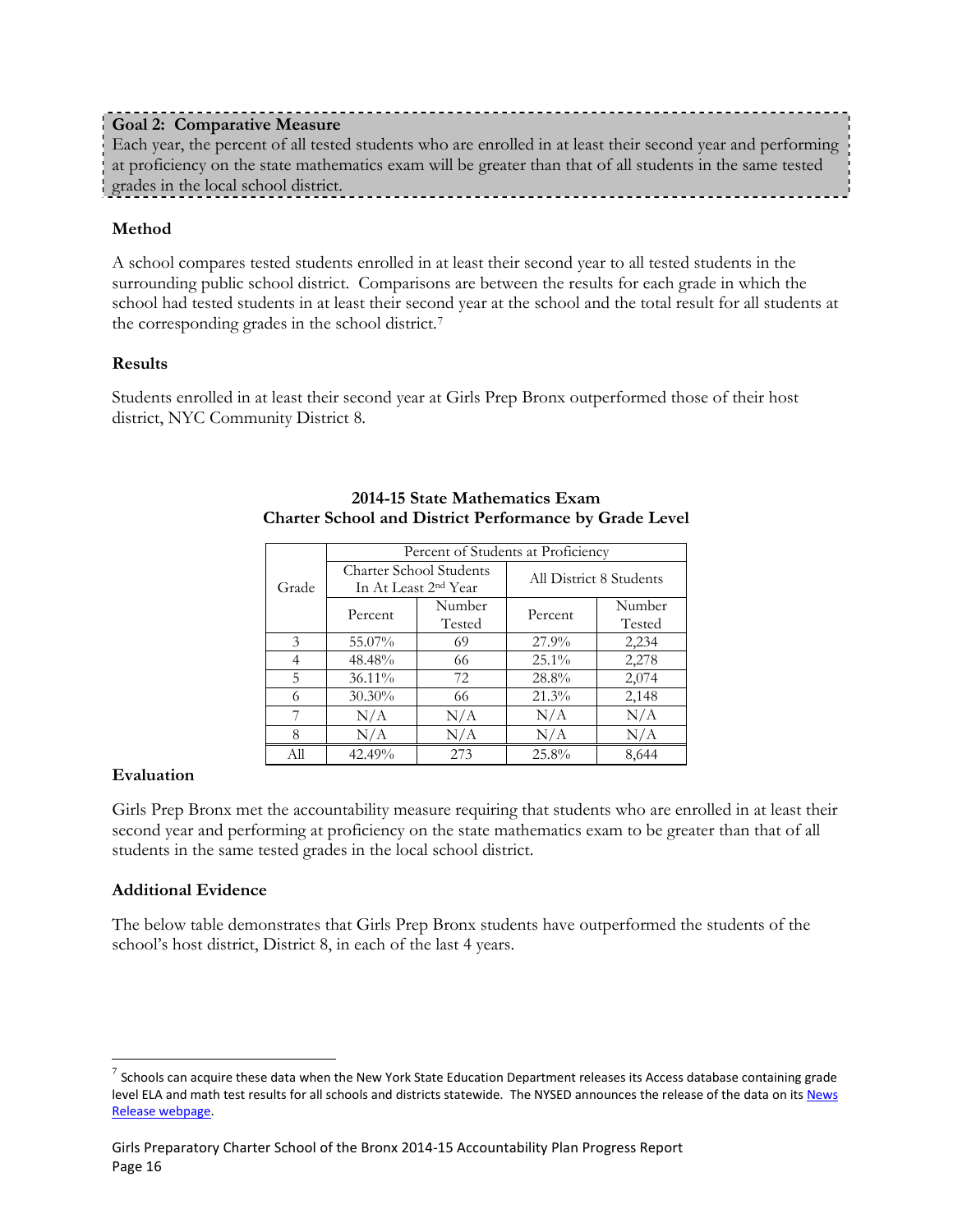|            | Percent of Students Enrolled in at Least their Second Year Who Are at Proficiency Compared to Local<br><b>District Students</b> |            |                            |            |                            |            |                            |            |
|------------|---------------------------------------------------------------------------------------------------------------------------------|------------|----------------------------|------------|----------------------------|------------|----------------------------|------------|
| Grade      | 2011-12                                                                                                                         |            | 2012-13                    |            |                            | 2013-14    | 2014-15                    |            |
|            | Girls Prep<br>Bronx                                                                                                             | District 8 | Girls Prep<br><b>Bronx</b> | District 8 | Girls Prep<br><b>Bronx</b> | District 8 | Girls Prep<br><b>Bronx</b> | District 8 |
| 3          | $56.3\%$                                                                                                                        | $50.1\%$   | $27.5\%$                   | $22.9\%$   | $52.9\%$                   | 26%        | 55.07%                     | $27.9\%$   |
| 4          | N/A                                                                                                                             | 58.1%      | 34.8%                      | $23.2\%$   | $47.6\%$                   | 28%        | 48.48%                     | $25.1\%$   |
| 5          | N/A                                                                                                                             | $60.7\%$   | N/A                        | $19.7\%$   | $31.6\%$                   | 28%        | $36.11\%$                  | 28.8%      |
| $^{\circ}$ | N/A                                                                                                                             | $43.2\%$   | N/A                        | $14.0\%$   | N/A                        | N/A        | $30.30\%$                  | $21.3\%$   |
|            | N/A                                                                                                                             | $42.5\%$   | N/A                        | $11.7\%$   | N/A                        | N/A        | N/A                        | N/A        |
| 8          | N/A                                                                                                                             | 35.8%      | N/A                        | $11.2\%$   | N/A                        | N/A        | N/A                        | N/A        |
| All        | 56.3%                                                                                                                           | $48.4\%$   | $31.1\%$                   | $17.0\%$   | $45.0\%$                   | $27\%$     | 42.49%                     | 25.8%      |

#### **Mathematics Performance of Charter School and Local District by Grade Level and School Year**

# **Goal 2: Comparative Measure**

Each year, the school will exceed its predicted level of performance on the state mathematics exam by an Effect Size of 0.3 or above (performing higher than expected to a small degree) according to a regression analysis controlling for students eligible for economically disadvantaged students among all public schools in New York State.[8](#page-17-0)

# **Method**

The Charter Schools Institute conducts a Comparative Performance Analysis, which compares the school's performance to demographically similar public schools state-wide. The Institute uses a regression analysis to control for the percentage of economically disadvantaged students among all public schools in New York State. The Institute compares the school's actual performance to the predicted performance of public schools with a similar economically disadvantaged percentage. The difference between the schools' actual and predicted performance, relative to other schools with similar economically disadvantaged statistics, produces an Effect Size. An Effect Size of 0.3 or performing higher than expected to a small degree is the requirement for achieving this measure.

Given the timing of the state's release of economically disadvantaged data and the demands of the data analysis, the 2014-15 analysis is not yet available. This report contains 2013-14 results, the most recent Comparative Performance Analysis available.

# **Results**

In 2013-14, Girls Prep Bronx's aggregate effect size in mathematics was 0.61.

# 2013-14 **Mathematics Comparative Performance by Grade Level**

<span id="page-17-0"></span><sup>8</sup> The Institute will continue using *economically disadvantaged* instead of *eligibility for free lunch* as the demographic variable in 2013-14. Schools should report previous year's results using reported free-lunch statistics.  $\overline{a}$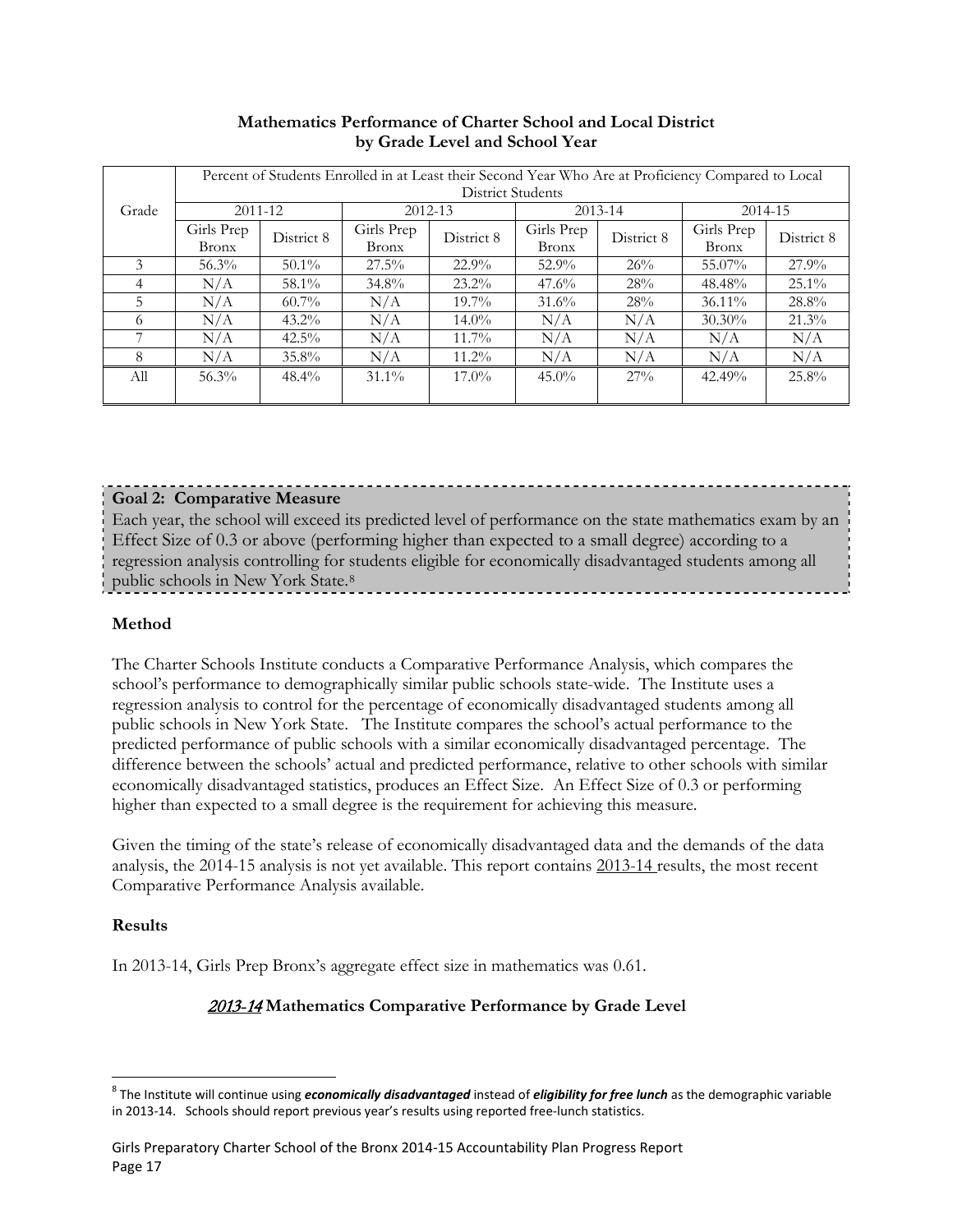| Grade | % Economically<br>Disadvantaged | Students<br>Tested | Percent of Students<br>at Proficiency |           | Diff   | Effect<br>Size |
|-------|---------------------------------|--------------------|---------------------------------------|-----------|--------|----------------|
|       |                                 |                    | Actual                                | Predicted |        |                |
| 3     | 85.3                            | 72                 | 53                                    | 30.5      | 22.5   | 1.25           |
| 4     | 85.3                            | 75                 | 44                                    | 29.6      | 14.4   | 0.73           |
| 5     | 82.9                            | 76                 | 26                                    | 28.0      | $-2.0$ | $-0.11$        |
| 6     |                                 |                    |                                       |           |        |                |
| 7     |                                 |                    |                                       |           |        |                |
| 8     |                                 |                    |                                       |           |        |                |
| All   | 84.5                            | 223                | 40.8                                  | 29.3      | 11.4   | 0.61           |

| <b>School's Overall Comparative Performance:</b> |  |
|--------------------------------------------------|--|
| Higher than expected to a meaningful degree      |  |

#### **Evaluation**

In 2013-14, Girls Prep Bronx met this accountability plan goal. Girls Prep's effect size is not yet available for 2014-15, the year relevant to this analysis.

#### **Additional Evidence**

Girls Prep Bronx has had a positive effect size for each of the last three years.

| School<br>Year | Grades | Percent<br>Eligible for<br>Free Lunch | Number<br>Tested | Actual | Predicted | Effect<br>Size |
|----------------|--------|---------------------------------------|------------------|--------|-----------|----------------|
| 2010-11        | N/A    | N/A                                   | N/A              | N/A    | N/A       | $\rm N/A$      |
| 2011-12        | $K-3$  | 73.7                                  | 73               | 53.4   | 49.6      | 0.20           |
| 2012-13        | K-4    | 90.0                                  | 147              | 32.0   | 22.4      | 0.57           |
| $2013 - 14$    | K-5    | 84.5                                  | 223              | 40.8   | 29.3      | 0.61           |

#### **Mathematics Comparative Performance by School Year**

#### **Goal 2: Growth Measure[9](#page-18-0)**

Each year, under the state's Growth Model, the school's mean unadjusted growth percentile in mathematics for all tested students in grades 4-8 will be above the state's unadjusted median growth percentile. 

#### **Method**

This measure examines the change in performance of the same group of students from one year to the next and the progress they are making in comparison to other students with the same score in the previous year. The analysis only includes students who took the state exam in 2014-15 and also have a

<span id="page-18-0"></span><sup>&</sup>lt;sup>9</sup> See Guidelines for *Creating [a SUNY Accountability Plan](http://www.newyorkcharters.org/operate/first-year-schools/accountability-plan/)* for an explanation.  $\overline{a}$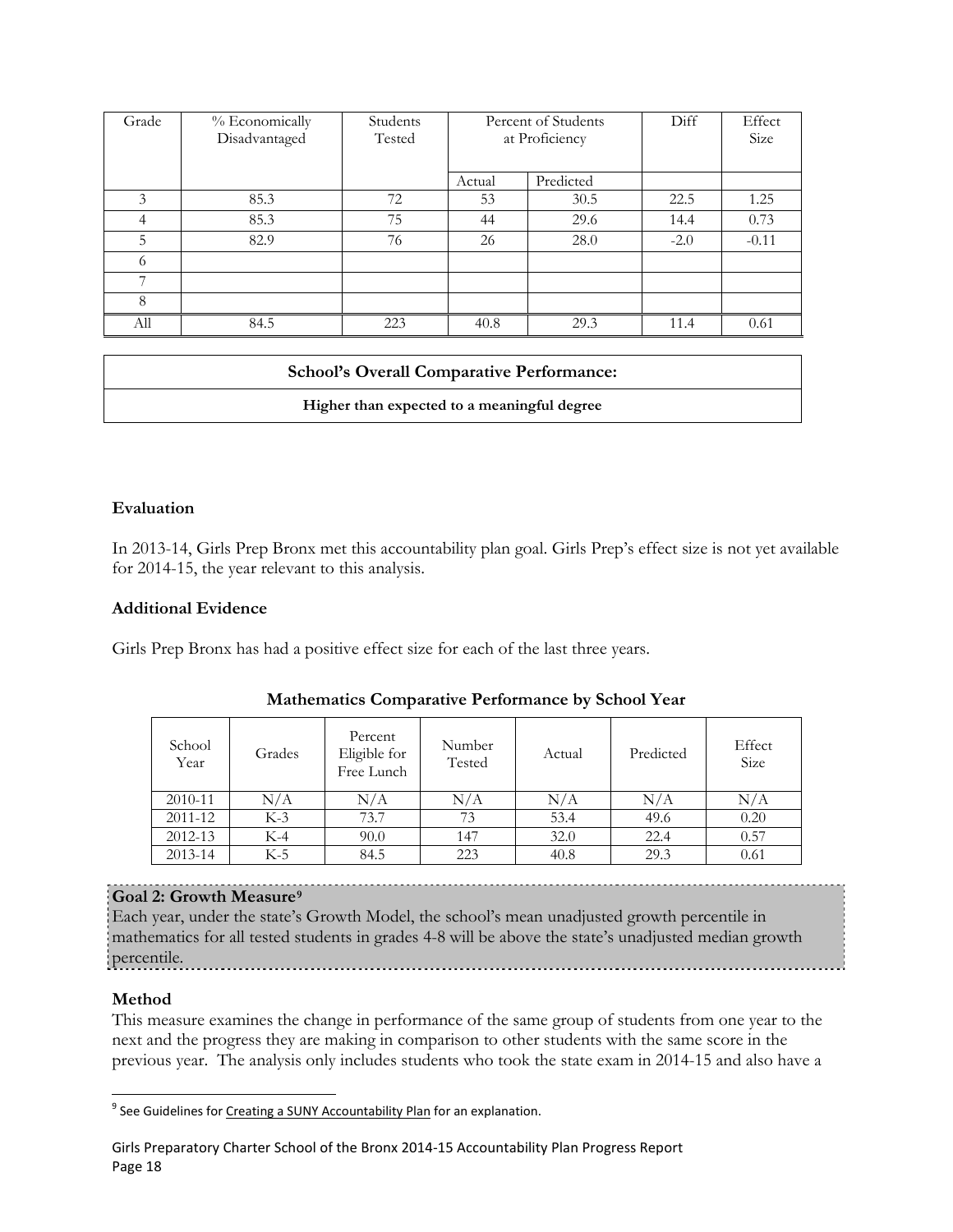state exam score in 2013-14 including students who were retained in the same grade. Students with the same 2013-14 scores are ranked by their 2014-15 scores and assigned a percentile based on their relative growth in performance (mean growth percentile). Students' growth percentiles are aggregated schoolwide to yield a school's mean growth percentile. In order for a school to perform above the statewide median, it must have a mean growth percentile greater than 50.

In 2014-15, Girls Prep Bronx's mean unadjusted growth percentile was 43. This is lower than the state's unadjusted median growth percentile of 50.0

|       | <b>Mean Growth Percentile</b> |           |  |
|-------|-------------------------------|-----------|--|
| Grade | School                        | Statewide |  |
|       |                               | Average   |  |
| 3     | N/A                           | 50.0      |  |
| 4     | 48.5                          | 50.0      |  |
| 5     | 51.5                          | 50.0      |  |
| 6     | 52                            | 50.0      |  |
| 7     | N/A                           | 50.0      |  |
| 8     | N/A                           | 50.0      |  |
| All   | 51                            | 50.0      |  |

# **2014-15 Mathematics Mean Growth Percentile by Grade Level**

# **Evaluation**

In 2014-15, Girls Prep Bronx did met this accountability plan goal.

# **Summary of the Mathematics Goal**

We are committed to providing the resources needed for our students to become proficient mathematicians. Girls Prep Bronx is committed to a culture of continuous improvement where student achievement and success has no limit.

In 2014-15, Girls Prep Bronx achieved 4 out of the 5 possible measures for evaluation. Below we have outlined an action plan to implement in the coming year. This plan includes programs and processes that have proven to be successful and new strategies that address our observable gaps.

Like the overwhelming majority of charter schools in New York City, Girls Prep Bronx did not meet the goal of 75 percent proficiency in 2014-15. However, our growth data gives us confidence that we are on a predictive path to attaining that goal in the future.

| Type     | <b>Measure</b>                                                                                                                                               | Outcome         |
|----------|--------------------------------------------------------------------------------------------------------------------------------------------------------------|-----------------|
| Absolute | Each year, 75 percent of all tested students who are enrolled in at least their<br>second year will perform at proficiency on the New York State mathematics | Did Not Achieve |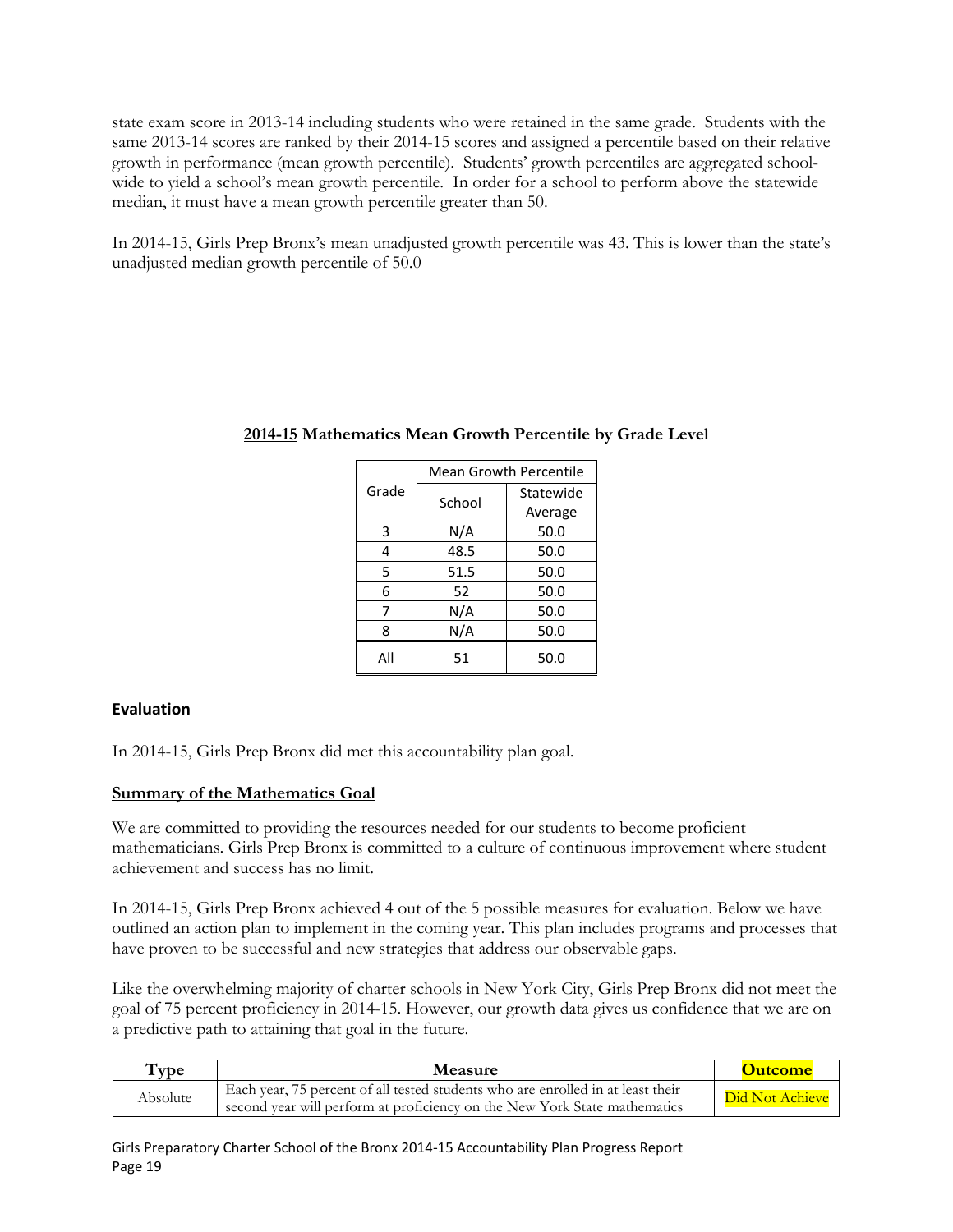|             | exam for grades 3-8.                                                                                                                                                                                                                                                                                                                                                             |          |
|-------------|----------------------------------------------------------------------------------------------------------------------------------------------------------------------------------------------------------------------------------------------------------------------------------------------------------------------------------------------------------------------------------|----------|
| Absolute    | Each year, the school's aggregate Performance Level Index (PLI) on the state<br>mathematics exam will meet that year's Annual Measurable Objective (AMO)<br>set forth in the state's NCLB accountability system.                                                                                                                                                                 | Achieved |
| Comparative | Each year, the percent of all tested students who are enrolled in at least their<br>second year and performing at proficiency on the state mathematics exam will<br>be greater than that of students in the same tested grades in the local school<br>district.                                                                                                                  | Achieved |
| Comparative | Each year, the school will exceed its predicted level of performance on the state<br>mathematics exam by an Effect Size of 0.3 or above (performing higher than<br>expected to a small degree) according to a regression analysis controlling for<br>economically disadvantaged students among all public schools in New York<br>State. (Using 2012-13 school district results.) | Achieved |
| Growth      | Each year, under the state's Growth Model the school's mean unadjusted<br>growth percentile in mathematics for all tested students in grades 4-8 will be<br>above the state's unadjusted median growth percentile.                                                                                                                                                               | Achieved |

#### **Action Plan**

#### **Increased Instructional Time**

In Grades K-4, we have implemented a new 30 minute problem-solving block. Students will spend this time critically engaging with a single rigorous question, developing their own strategies and discussing them with peers and as a whole class. We have contracted with Dr. Stephanie Smith to implement Cognitively Guided Instruction (CGI) "Number Talks" during this problem-solving block. CGI has previously been implemented by other NYC charter schools that have seen substantial growth in math achievement as a result.

#### **Instruction**

The second key lever to drive academic improvement is to continue to refine our coaching and observation processes. This year, Girls Prep's full-time instructional leaders include an ELA coach, two math coaches, two Directors of Curriculum and Assessment, and our principals, who are our primary instructional leaders. All of these individuals will regularly observe teachers and provide instructional feedback. Grade team leaders will also conduct informal observations and peer observations. All observations will utilize the Danielson framework as our model of excellent teaching.

#### **Data & Assessment**

In the area of data analysis and action planning, we have created an interlocking structure of networkwide data inquiry teams to ensure that all forms of data are being used and triangulated effectively. Similar in nature to professional learning communities, grade-level data inquiry teams will be led by grade-team leaders, who will in turn sit on school-wide data inquiry teams led by the Directors of Curriculum and Assessment, who will in turn sit on a network-wide data inquiry team led by the network's Director of Data and Assessment. All of the network's Directors of Curriculum and Assessment will participate in monthly like-position meetings with the network staff in order to share best practices and engage in professional development.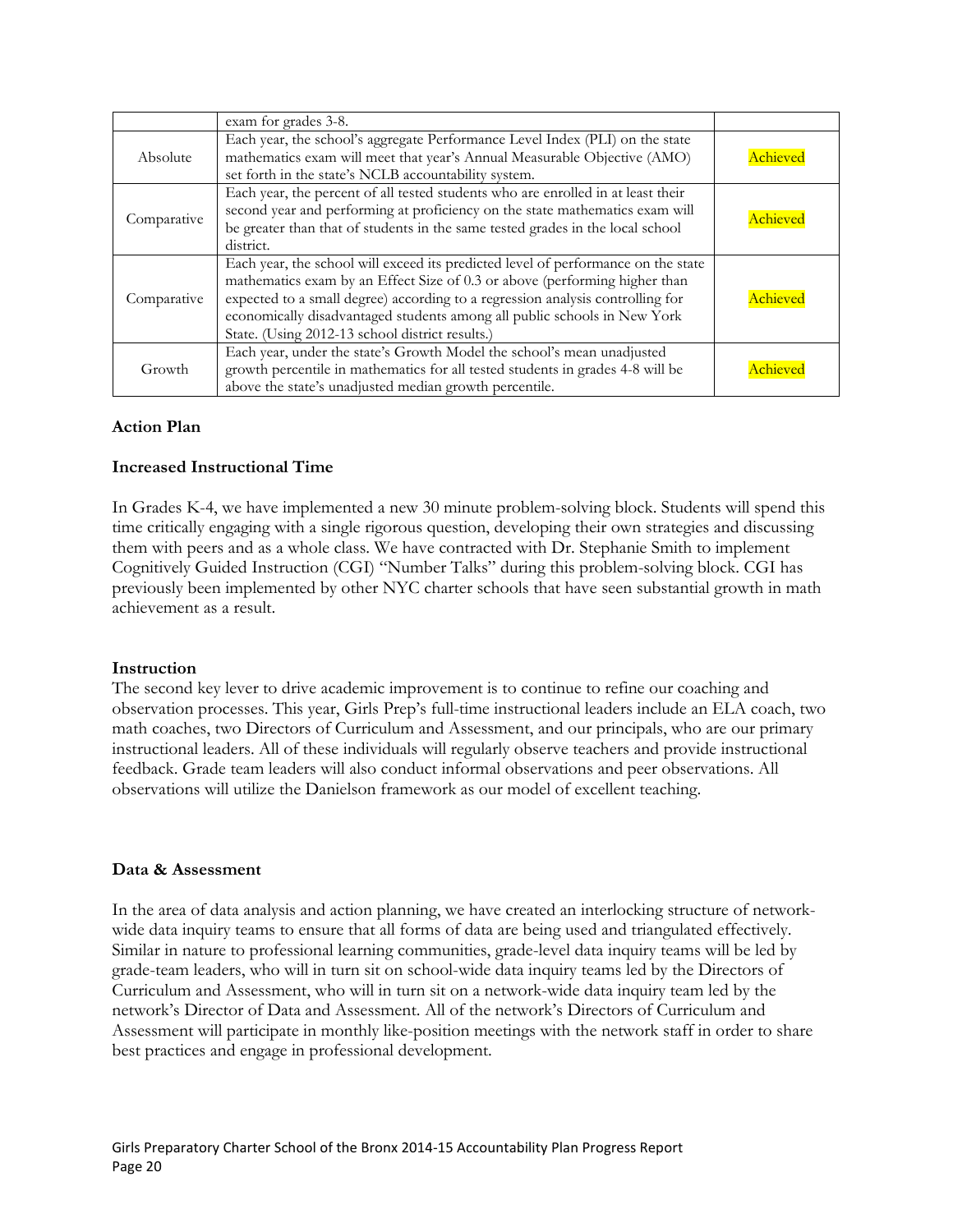#### **SCIENCE**

**Goal 3: Science** Girls Prep Bronx students will demonstrate proficiency relevant to achievement in science.

#### **Background**

Science at Girls Prep Bronx allows students to explore the world through a hands-on, inquiry based approach. Throughout their years in school students will study physical, life, and earth science. Science in kindergarten explores the physical properties of matter (solids) and the changes in plants and animals through the seasons. First grade students study animal diversity, properties of matter (solids and liquids), and the changes in weather through the seasons. In second grade, students use the scientific process to learn about the physics of motion, study properties of earth materials, and look at the symbiotic relationship of plants and animals.

As students move on to third grade, they build on their early childhood learning. Third grade students at Girls Prep Bronx complete an in-depth study of metric measurement and its role in quantifying observations on properties of matter. They explore energy through the physics of sound, construct simple machines (force and motion), and look at plant and animal adaptations (structures of life). In every grade, teachers integrate opportunities for students to read and write about the content, skills, and processes developed through their inquiry work. Teachers use Delta Education FOSS science and the state standards as the key resources in planning instruction.

#### **Goal 3: Absolute Measure**

Each year, 75 percent of all tested students enrolled in at least their second year will perform at proficiency on the New York State science examination.

#### **Method**

The school administered the New York State Testing Program science assessment to students in 4th grade in spring 2014. The school converted each student's raw score to a performance level and a gradespecific scaled score. The criterion for success on this measure requires students enrolled in at least their second year (defined as enrolled by BEDS day of the previous school year) to score at proficiency.

#### **Results**

89.6% of Girls Prep students enrolled in at least their second year were proficient on the NYS science examination.

| Percent of Students at Proficiency |         |                                  |                     |        |  |  |
|------------------------------------|---------|----------------------------------|---------------------|--------|--|--|
| Charter School Students            |         |                                  | District 8 Students |        |  |  |
| Grade                              |         | In At Least 2 <sup>nd</sup> Year |                     |        |  |  |
|                                    | Percent | Number                           |                     | Number |  |  |
|                                    |         | Tested                           | Percent             | Tested |  |  |
|                                    | 89.6%   |                                  | N/A                 | N/A    |  |  |
|                                    |         |                                  |                     |        |  |  |

#### **Charter School Performance on 2014-15 State Science Exam By All Students and Students Enrolled in At Least Their Second Year**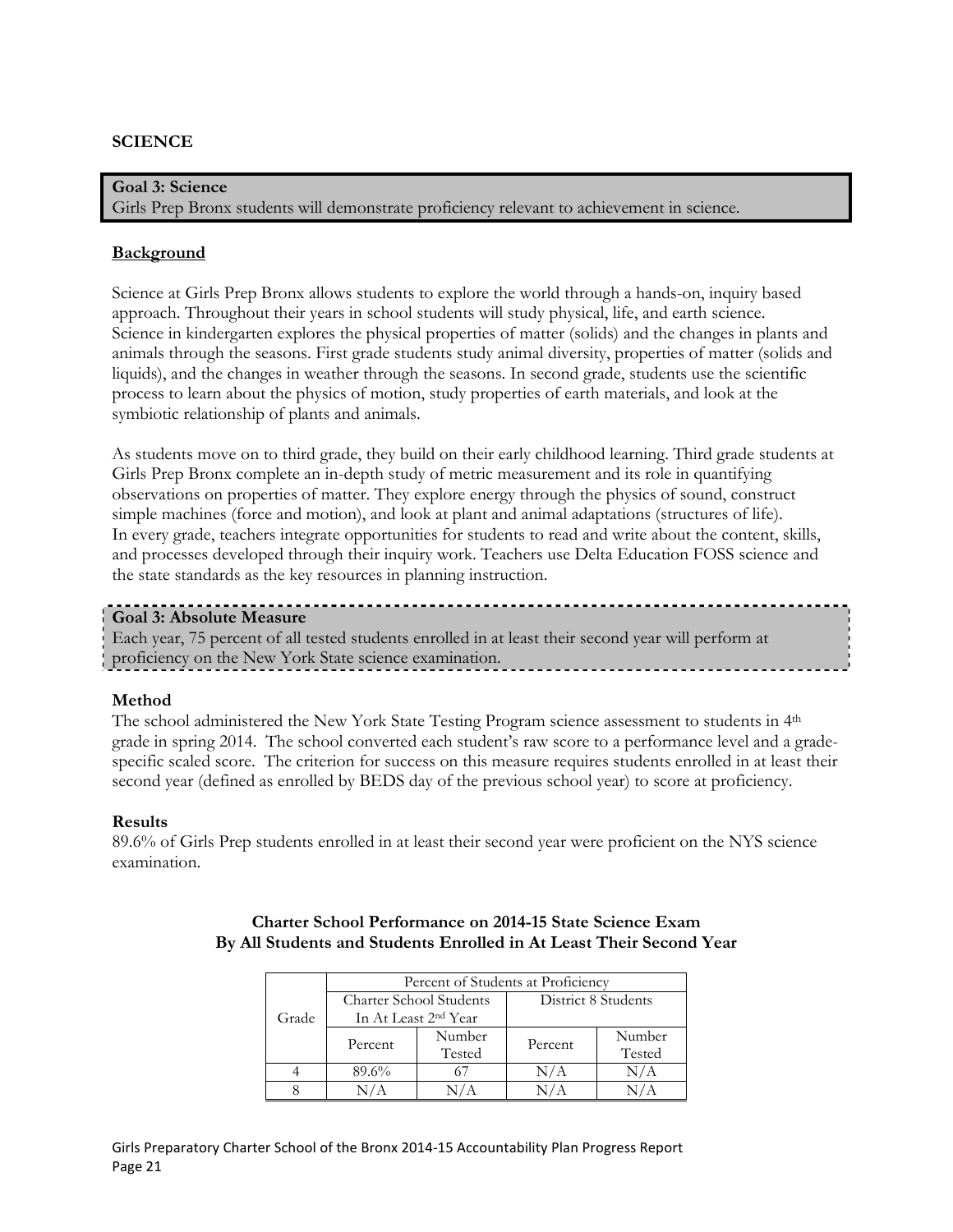## **Evaluation**

Girls Prep Bronx met this accountability plan goal.

#### **Additional Evidence**

Girls Prep Bronx has met this accountability goal in each year that its students have been eligible to take the Grade 4 science assessment.

|                      | Percent of Students Enrolled in At Least Their Second Year at Proficiency |           |         |         |                        |        |         |        |
|----------------------|---------------------------------------------------------------------------|-----------|---------|---------|------------------------|--------|---------|--------|
| $2011 - 12$<br>Grade |                                                                           |           |         | 2012-13 | $2013 - 14$<br>2014-15 |        |         |        |
|                      | Percent                                                                   | Number    |         | Number  |                        | Number | Percent | Number |
|                      |                                                                           | Tested    | Percent | Tested  | Percent                | Tested |         | Tested |
|                      | N/A                                                                       | N/A       | 98%     | 66      | $81\%$                 | 63     | 89.6%   | 67     |
|                      | N/A                                                                       | $\rm N/A$ | N/A     | N/A     | N/A                    | N/A    | N/A     | N/A    |
| All                  | N/A                                                                       | N/A       | 98%     | 66      | 81%                    | 63     | 89.6%   | 67     |

# **Science Performance by Grade Level and School Year**

#### **Goal 3: Comparative Measure**

Each year, the percent of all tested students enrolled in at least their second year and performing at proficiency on the state science exam will be greater than that of all students in the same tested grades in the local school district.

#### **Method**

The school compares tested students enrolled in at least their second year to all tested students in the surrounding public school district. Comparisons are between the results for each grade in which the school had tested students in at least their second year and the results for the respective grades in the local school district.

#### **Results**

Students enrolled in at least their second year at Girls Prep Bronx performed higher in 2014-15 than those in their host district, District 8, performed in 2013-14. Comparative data for 2014-15 has not yet been published.

|       |         |                                  | Percent of Students at Proficiency |        |  |  |
|-------|---------|----------------------------------|------------------------------------|--------|--|--|
|       |         | Charter School Students          | District 8 Students<br>(2013-14)   |        |  |  |
| Grade |         | In At Least 2 <sup>nd</sup> Year |                                    |        |  |  |
|       | Percent | Number                           | Percent                            | Number |  |  |
|       |         | Tested                           |                                    | Tested |  |  |
|       | 89.6%   |                                  | 79%                                |        |  |  |
|       |         |                                  |                                    |        |  |  |

## **2014-15 State Science Exam Charter School and District Performance by Grade Level**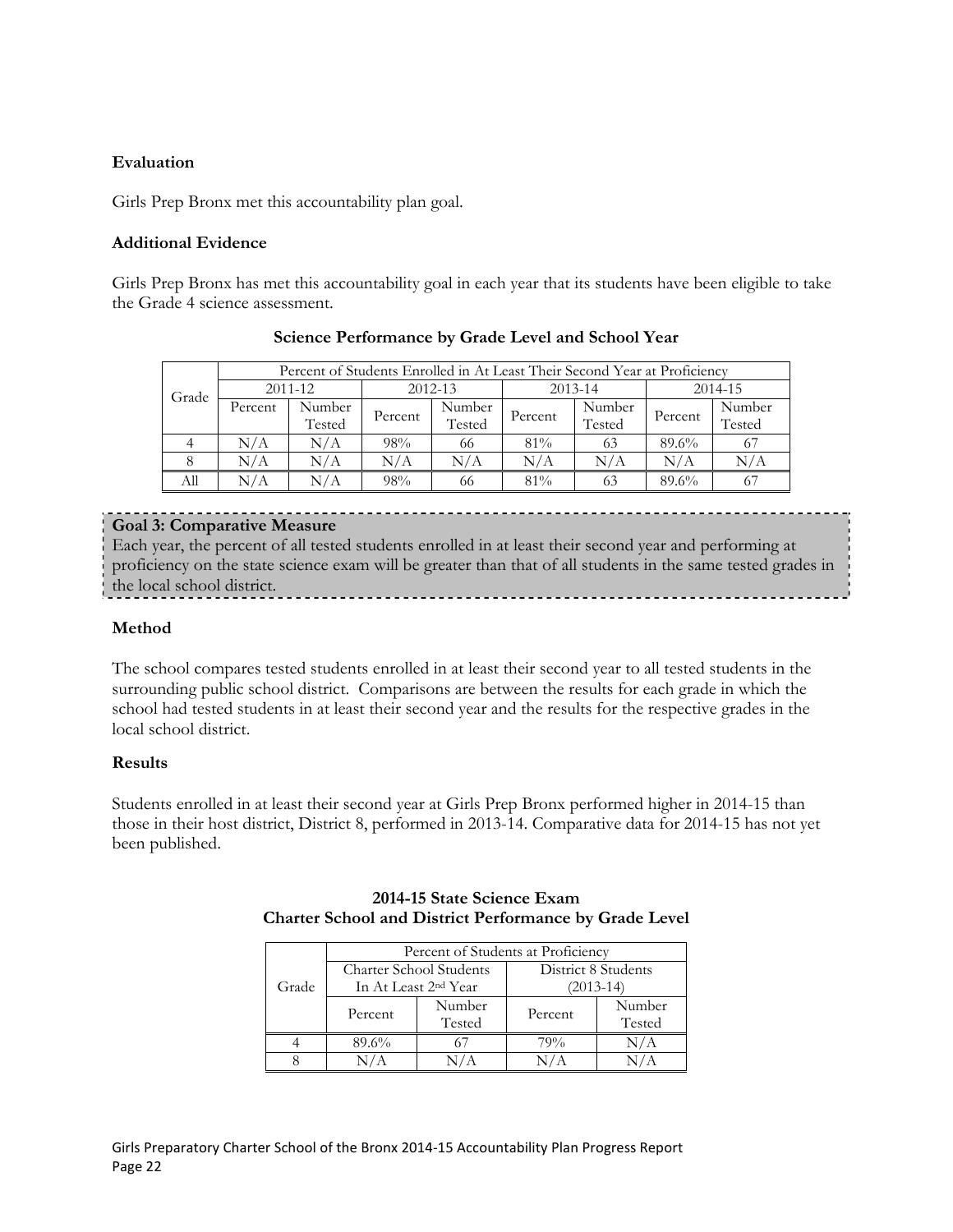# **Evaluation**

Girls Prep Bronx met all accountability plan goals in science.

#### **Additional Evidence**

Girls Prep met this accountability goal in each year that it has taken the science test.

|       |         | Percent of Charter School Students at Proficiency and Enrolled in At Least their Second |         |             |         |             |         |          |
|-------|---------|-----------------------------------------------------------------------------------------|---------|-------------|---------|-------------|---------|----------|
|       |         | Year Compared to Local District Students                                                |         |             |         |             |         |          |
| Grade |         | $2011 - 12$                                                                             |         | $2012 - 13$ |         | $2013 - 14$ | 2014-15 |          |
|       | Charter | Local                                                                                   | Charter | Local       | Charter | Local       | Charter | Local    |
|       | School  | District                                                                                | School  | District    | School  | District    | School  | District |
|       | N/A     | N/A                                                                                     | 98%     | 85%         | 81%     | 79%         | 89.6%   | N/A      |
|       | N/A     | N/A                                                                                     | N/A     | N/A         | N/A     | N/A         | N/A     | N/A      |
| All   | N/A     | $\rm N/A$                                                                               | 98%     | 85%         | $81\%$  | N/A         | 89.6%   | N/A      |

# **Science Performance of Charter School and Local District by Grade Level and School Year**

# **Summary of the Science Goal**

GPCSNY met one out of two science goals in 2013-14. Although our performance was relatively strong, we are not satisfied with our results, and will seek to enhance our instructional program to improve them in 2014-15

| Type        | <b>Measure</b>                                                                                                                                                                                                                                  | <b>Outcome</b> |
|-------------|-------------------------------------------------------------------------------------------------------------------------------------------------------------------------------------------------------------------------------------------------|----------------|
| Absolute    | Each year, 75 percent of all tested students enrolled in at least<br>their second year will perform at proficiency on the New York<br>State examination.                                                                                        | Achieved       |
| Comparative | Each year, the percent of all tested students enrolled in at least<br>their second year and performing at proficiency on the state<br>exam will be greater than that of all students in the same tested<br>grades in the local school district. | Achieved       |

# **Action Plan**

We will be looking critically at the alignment of our science curriculum to the Grade 4 NYS science test. Although we are confident that our curriculum covers all of the material necessary to succeed on the Grade 4 NYS science test, certain content areas may not receive appropriate emphasis or be taught in the appropriate sequence. We will seek to uncover and remedy any gaps in 2014-15.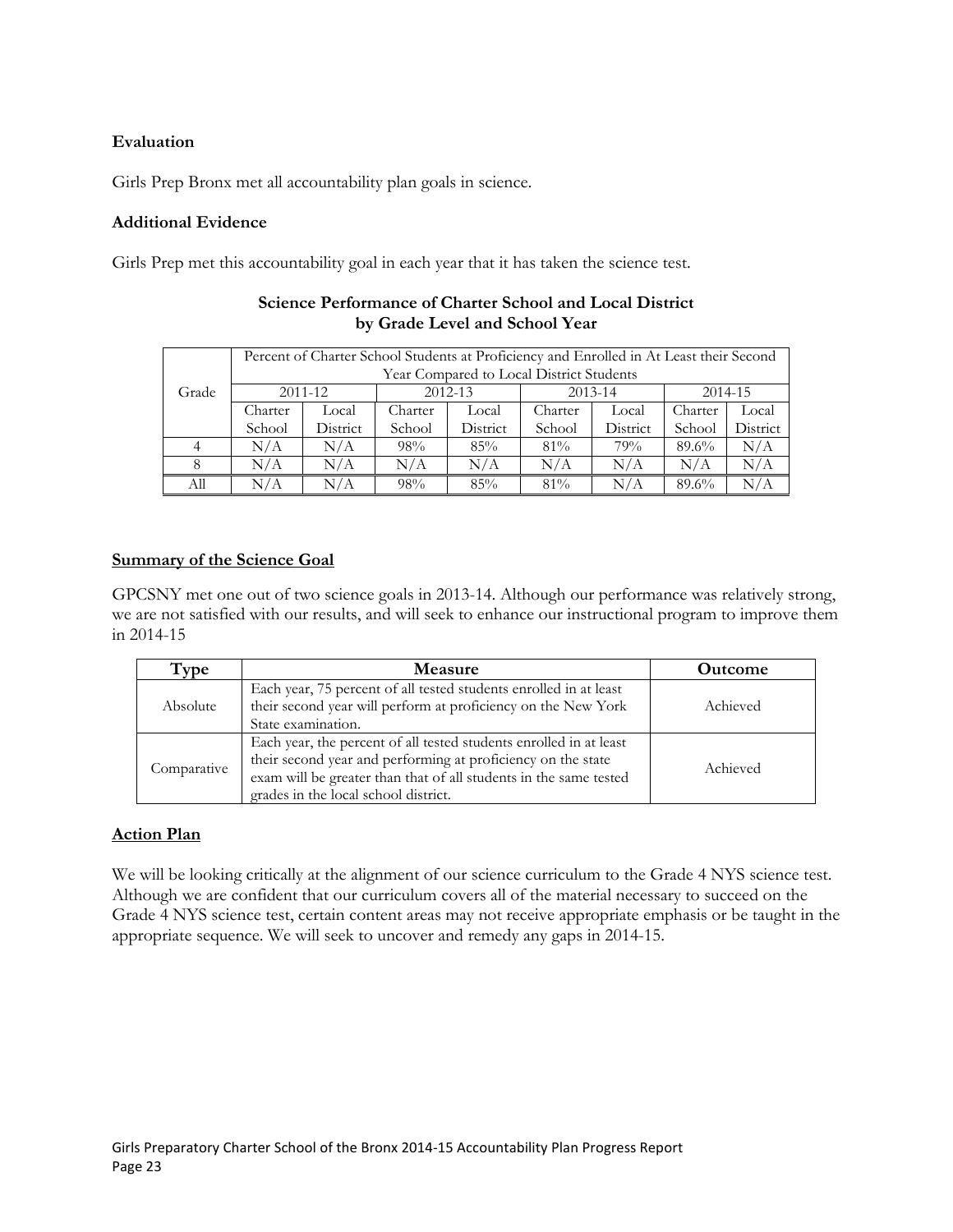# **NCLB**

## **Goal 4: NCLB** The school will be in Good Standing each year.

### **Goal 4: Absolute Measure**

Under the state's NCLB accountability system, the school's Accountability Status is in good standing: the state has not identified the school as a Focus School nor determined that it has met the criteria to be identified as a local-assistance-plan school.

#### **Method**

Since *all* students are expected to meet the state's learning standards, the federal No Child Left Behind legislation stipulates that various sub-populations and demographic categories of students among all tested students must meet state proficiency standards. New York, like all states, established a system for making these determinations for its public schools. Each year the state issues School Report Cards. The report cards indicate each school's status under the state's No Child Left Behind (NCLB) accountability system.

#### **Results**

For the 2013-14 school year Girls Prep Bronx was in Good Standing.

#### **Evaluation**

Girls Prep Bronx met this accountability goal.

| <b>NCLB</b> Status by Year |               |  |  |  |
|----------------------------|---------------|--|--|--|
| Year                       | <b>Status</b> |  |  |  |
| 2011-12                    | Good Standing |  |  |  |
| 2012-13                    | Good Standing |  |  |  |
| $2013 - 14$                | Good Standing |  |  |  |
| 2014-15                    | <b>TRD</b>    |  |  |  |

#### **Additional Evidence**

Girls Prep Bronx has been in good standing for each year of the Accountability Period.